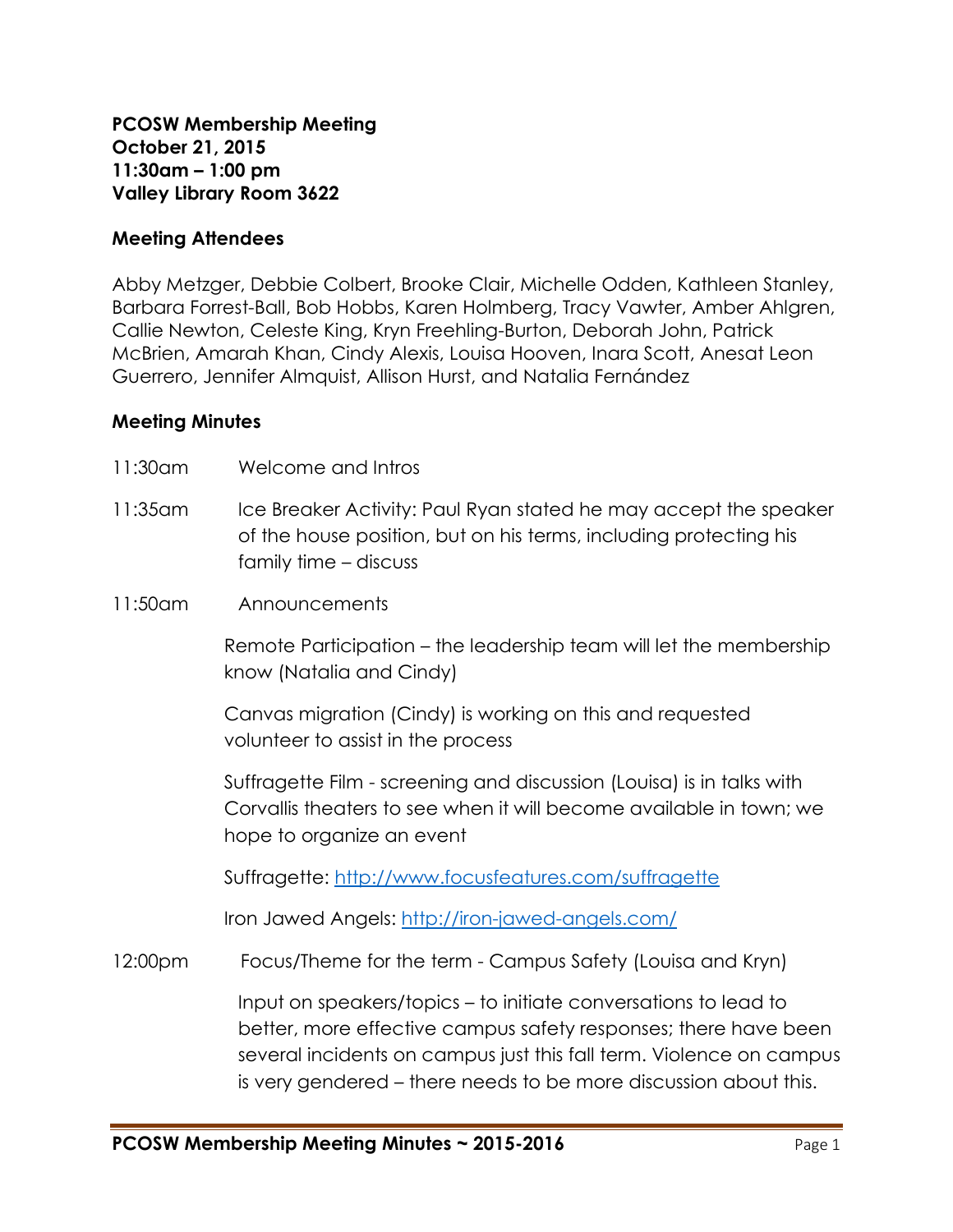Judy Neighbors: Survivors Advocacy and Resource Center [http://studenthealth.oregonstate.edu/survivor-advocacy-and](http://studenthealth.oregonstate.edu/survivor-advocacy-and-resource-center)[resource-center](http://studenthealth.oregonstate.edu/survivor-advocacy-and-resource-center)

Discussion: Campus Safety Responses to Incidents this Fall Term

Response to sexual assault was very problematic. First week attack on female student and the campus alert named the suspect to be someone "middle-eastern" and for the second attack, the suspect was also listed as "Latino/middle-eastern." However, the person taken into custody was an African American male. There were several middle-eastern students that were harassed by others because of their race/ethnicity.

# Clery Act:<http://clerycenter.org/summary-jeanne-clery-act>

An open forum was organized that included students and David Blake – director of campus safety. The Clery Act states that law enforcement cannot change the alert that went out (law in the memory of a survivor). The law requires that within 45 minutes the campus needs to make an alert, however, this does not prevent bias in description of the suspect. Law enforcement is required by law to use the survivor's words to not reinterpret them in order to protect the survivor.

Is it possible for law enforcement to retain a survivor's statement, but then only use identifiers that are not nationality based? No, they need to use the statement given by the survivor. If the survivor states an attacker's nationality, law enforcement required to include that in the alert. The lens that law enforcement uses is different from our lens.

An incorrect suspect description means a larger racial profile by the public; however, a correct description may do the same.

Questions:

Does the law require that the survivor state an attacker's nationality?

Witness misidentification happens all the time and being a survivor does not take away from the fact that we all have stereotypes –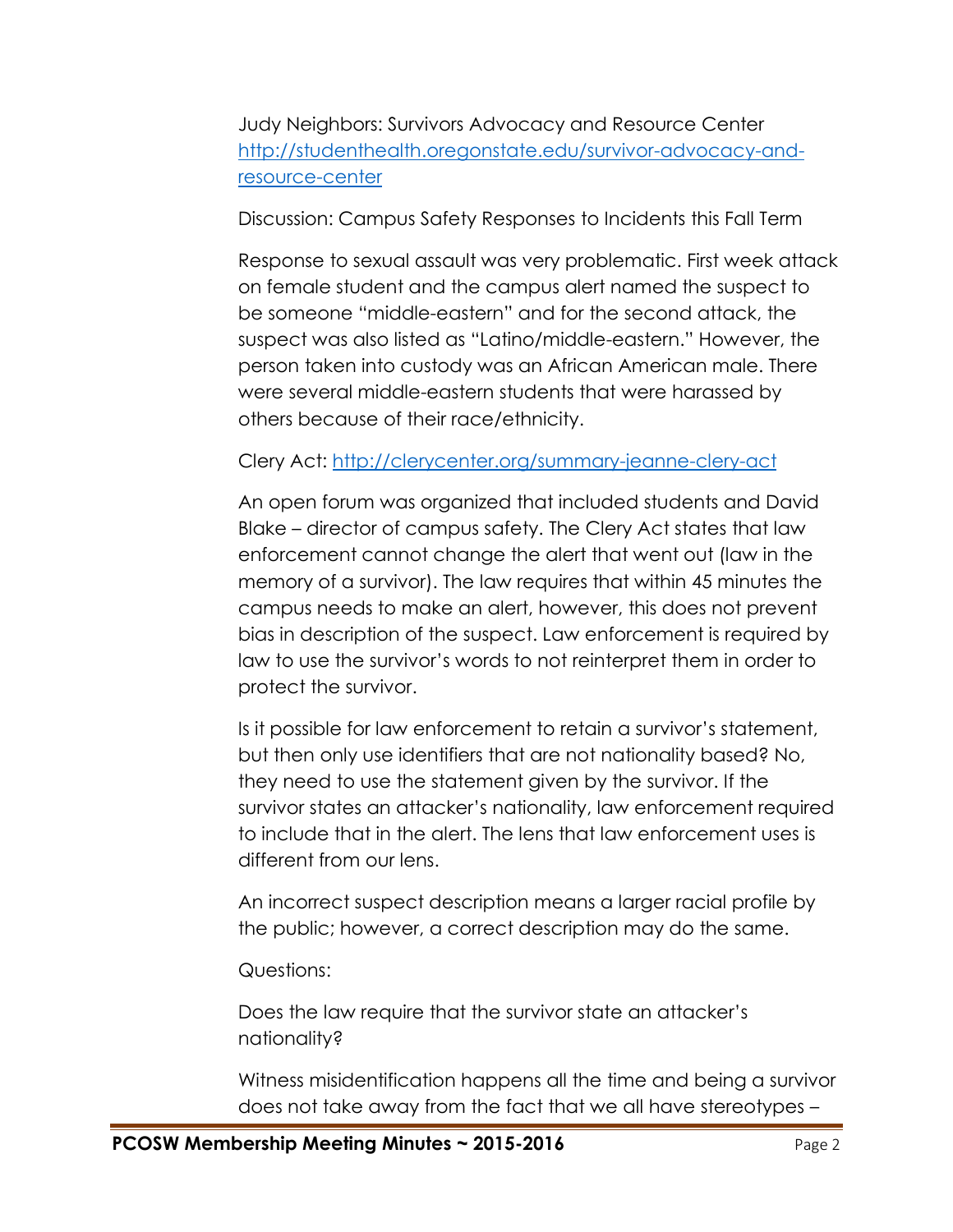how can we help survivors and law enforcement use language that is perhaps not as harmful to an ethnicity/race/nationality?

Will law enforcement apologize?

Issue to consider: race is a social construct. The police have policy and law to follow and while we may not have the power to intervene, how can we better educate the public on cultural competency?

Speaker: Rut Martinez-Alicea's workshop "Working Effectively Across Differences" Wed Nov 4, 2015, in the Willamette Rooms of the Valley Library. And she will speak in the evening as well. Cindy will be sending more details soon.

Do we want to continue the campus safety conversation? Who can we invite to our next meeting(s)? This can be our theme for the year – to address these issues.

Law Enforcement: Mike Field and David Blake

Student Life Office

The Cultural Resource Centers directors

Campus Transportation

Campus plants that make it difficult to see un-lighted areas: can we have someone trim them or replace them?

Director for Greek Life

University Housing and Dining

ASOSU disability services – the lighting situation (lack of it) on campus, Dakota Train, Director of Accessibility Affairs

Ideas:

- Campus survey of what parts of campus feel unsafe to the campus community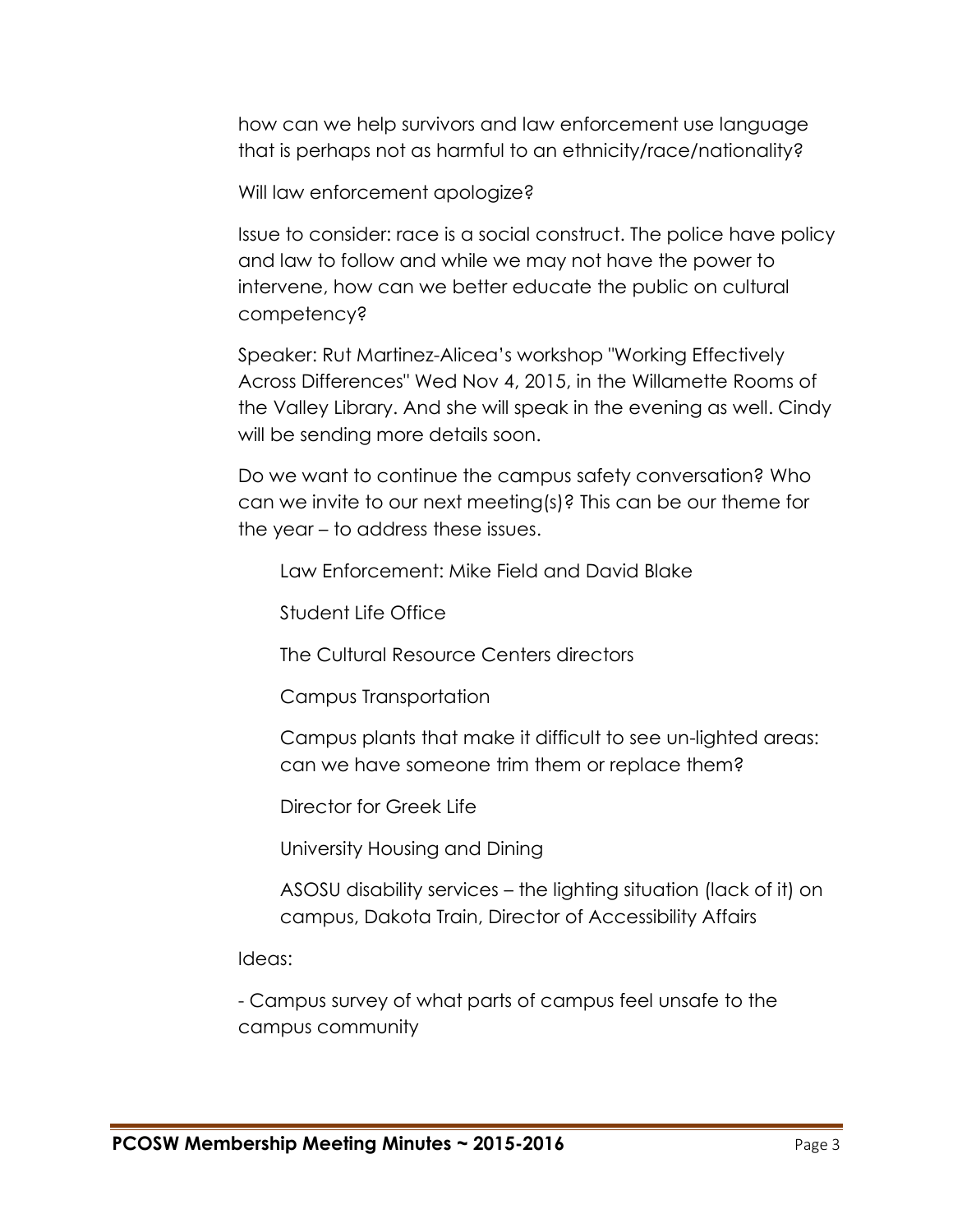- Plan a night tour of campus: the Women's Center and PCOSW used to do campus walks to address campus safety issues – perhaps we can do this again?

- Have a place where people can submit data about unsafe places – collaborate with Public Safety. What about an app for people to report unsafe places, a campus map app? Who would do this and where would the money come from? Could PCOSW fund this? How can we make this happen? We need buy-in to have someone to respond to the data gathered.

- There is an app for people to call for assistance, so someone can keep track of where they are and/or be walked to their destination.

12:30pm Increase in the Wage Gap issue – we need to prepare our students to advocate for wage equity. It's a conversation not to be ignored. Perhaps we can develop a workshop with career services. This is an issue nationally and here on campus. Women need the skills to be pro-active in their negotiations and in addressing the issue of wage inequity in the workforce. And, there is the wage compression issue that is not necessarily associated with gender.

> How can each subcommittee think about the wage gap and how we can address it?

> Maybe the Office of Equity and Inclusion should be a partner in this conversation?

12:35pm Subcommittee Descriptions and Breakout Sessions

Please note: we will check in with the subcommittees again in January 2016 and then the leadership team will request a report in April in order to submit a full report to the President.

1pm Meeting Adjourned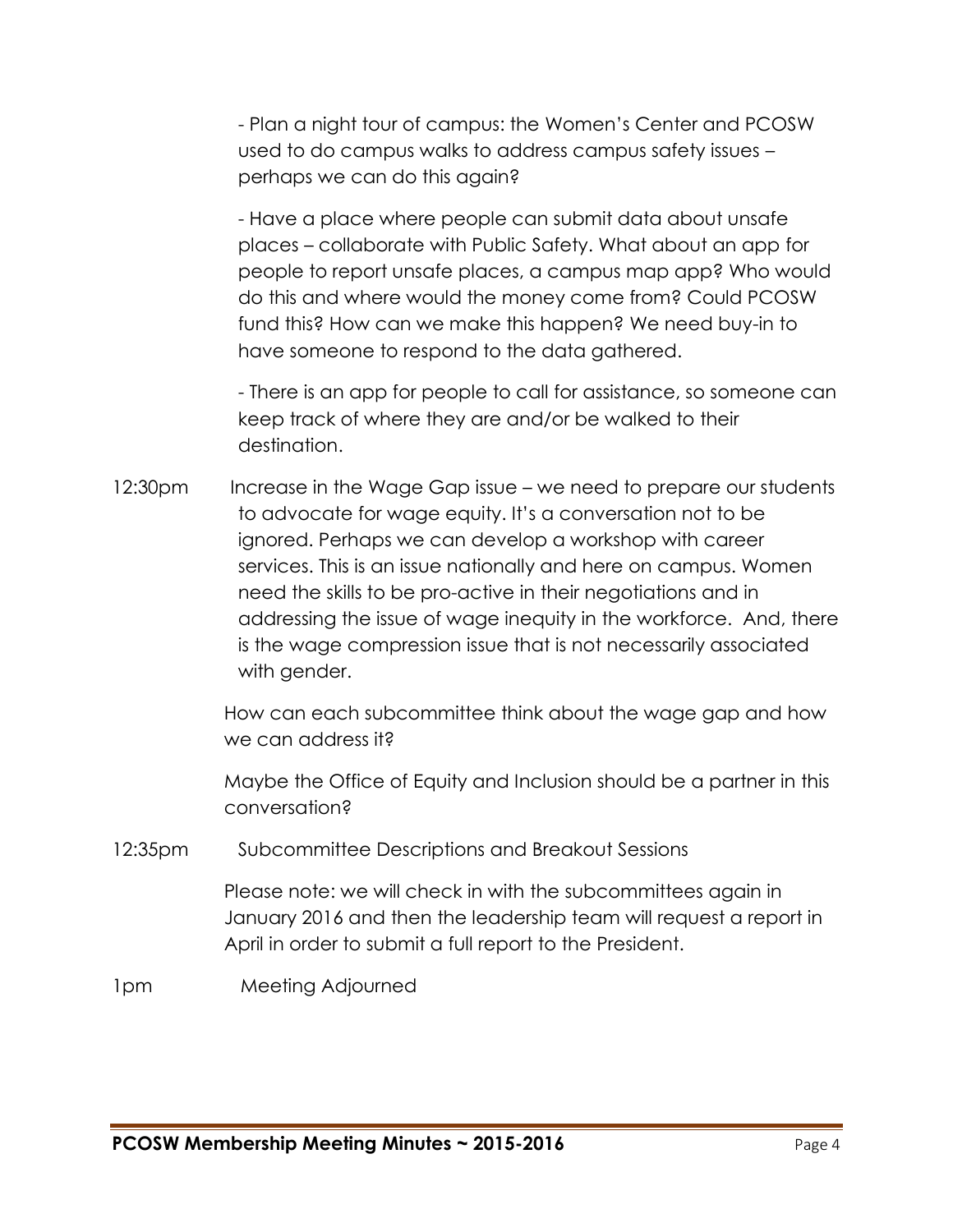**PCOSW Membership Meeting November 18, 2015 10:00 – 11:30 am Valley Library #3622 Willamette Room East**

### **Meeting Attendees**

Amber Ahlgren, Debbie Colbert, Kelly Vining, Celeste King, Barbara Forrest-Ball, Mayela Delatorre, Whitney Archer, Louisa Hooven, Anne Gillies, Kryn Freehling-Burton

### **Meeting Minutes**

10:00am Welcome and Intros

10:10am Public and Campus Safety Speakers with facilitator Louisa Hooven

Guest Speakers:

Lt. Teresa Bloom, Oregon State Police station commander at OSU (last day next Tuesday, moving to capitol mall office) Dave Blake, Office of Human Resources and Public Safety Sgt. Eric Judah, Assistant Station Commander (will be station commander Dec 1) Judy Neighbours, Survivor Advocacy and Resource Center Angelo Gomez, Office of Equity and Inclusion Denson Chatfield, Director of Public Safety

Campus Safety Overview: what is currently happening & how can PCOSW help

• The structure of OSU's campus safety

On any given day there are 35,000 people on campus; the campus functions like a small metro community. OSU does not have nor want its own police department; instead, the university partners with the Oregon State Police. Dept. of Public Safety includes non-armed officers that do not have same powers as Oregon State Police and are usually the first to respond. They patrol the campus 24/7. They deal with a variety of issues including facility management and environmental issues i.e. buildings and power issues such as weather that affects school closures. And, they provide lots of training to depts. i.e. active shooter response trainings. The definition of "Public Safety" is broad. Threat assessment: active shooter threat assessment à looking for stalking and harassment cases. Team include CAPS, HR, legal counsel, student conduct, public safety, etc. multi-disciplinary team

For Specific Information, read through the Public Safety Websit[e](http://fa.oregonstate.edu/publicsafety) <http://fa.oregonstate.edu/publicsafety>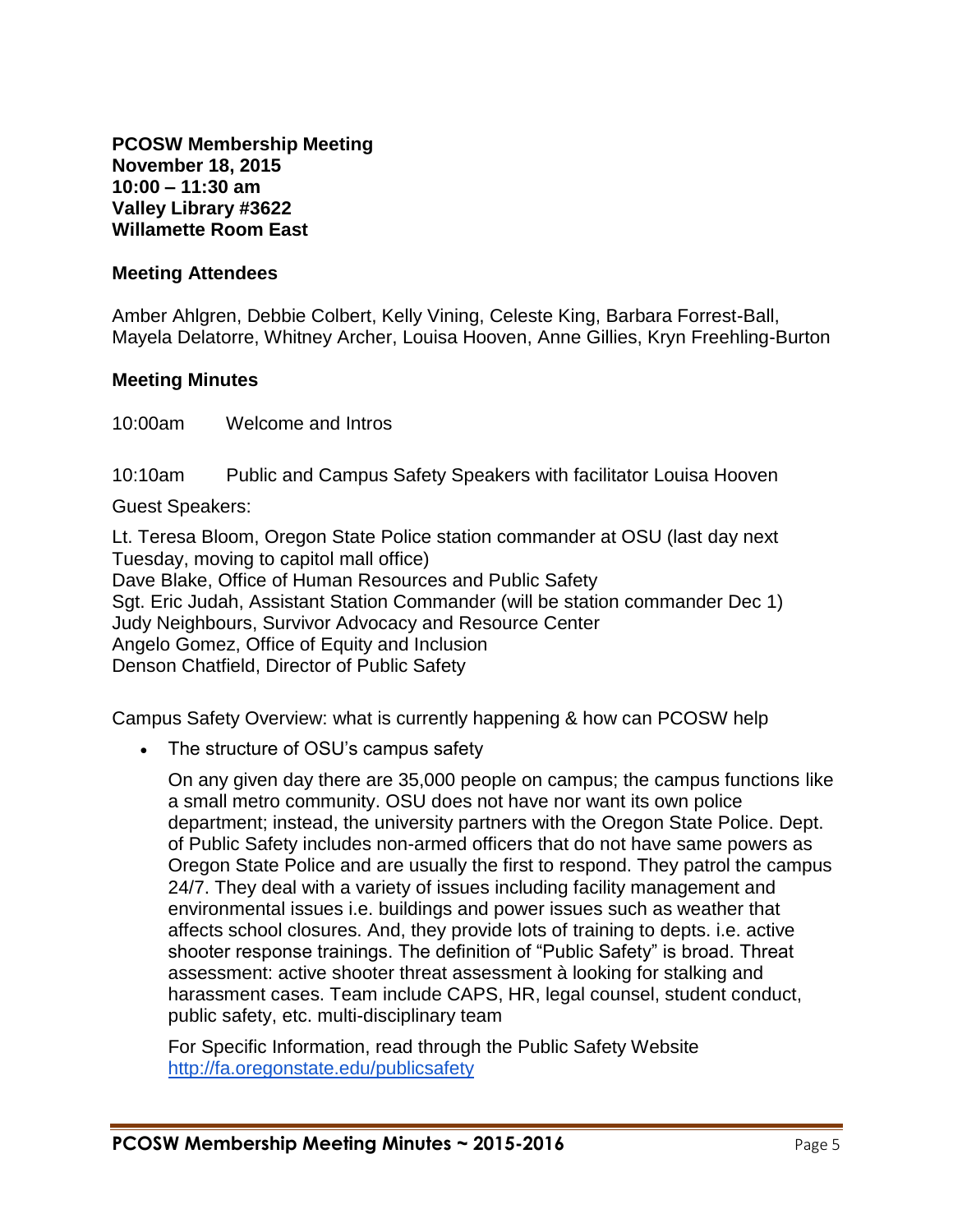• Putting together RFP for campus assessment

Need RFP to get a third party, an independent examination to see what's needed. Then, based on that, more money can be requested. They need requests to be evidence based. For example, some asked for more lighting a lot and get more blue lights, but blue lights were only used once last year and it was an accident.

Goal is to create more of a community relationship with public safety officers so that people feel safe and know their PSOs.

Question: Campus safety assessment - does that include sexual safety?

Survivor Advocacy and Resource Center

Most sexual violence occurs in known relationships (90%), not strangers. OSU has created a very comprehensive approach to train people and raise awareness of sexual assault and how to best assist survivors to help them through the healing process. CAPS works with survivors with a team of trauma counselors. The Advocacy Center was established this summer to providing information and support to survivors and get them connected to other support systems as need be – the center acts as a hub to connect all the services OSU offers.

[http://studenthealth.oregonstate.edu/survivor-advocacy-and-resource](http://studenthealth.oregonstate.edu/survivor-advocacy-and-resource-center)[center](http://studenthealth.oregonstate.edu/survivor-advocacy-and-resource-center)

The Advocacy Center represents the institution's commitment to place survivors' needs first. The center is anonymous and survivors can choose whether or not to come forward to law enforcement.

There is an increase in the reports – that means that survivors are trusting the system and are willing to come forward.

2013-2014: 69 cases of sexual misconduct (mostly students)

2014-2015: 115 cases

2015-2016: 160+ expected

It's disturbing but gratifying that people are feeling comfortable coming forward to hold attackers accountable.

Office of Equity and Inclusion (O of E and I)

They are not confidential yet always try to work with the survivor if the person does not wish to go forward. However, there are exceptions i.e. severity of the case, if a weapon was used, if the survivor is a minor, etc. However, these instances are rare and in most instances, they honor the wishes of the survivor.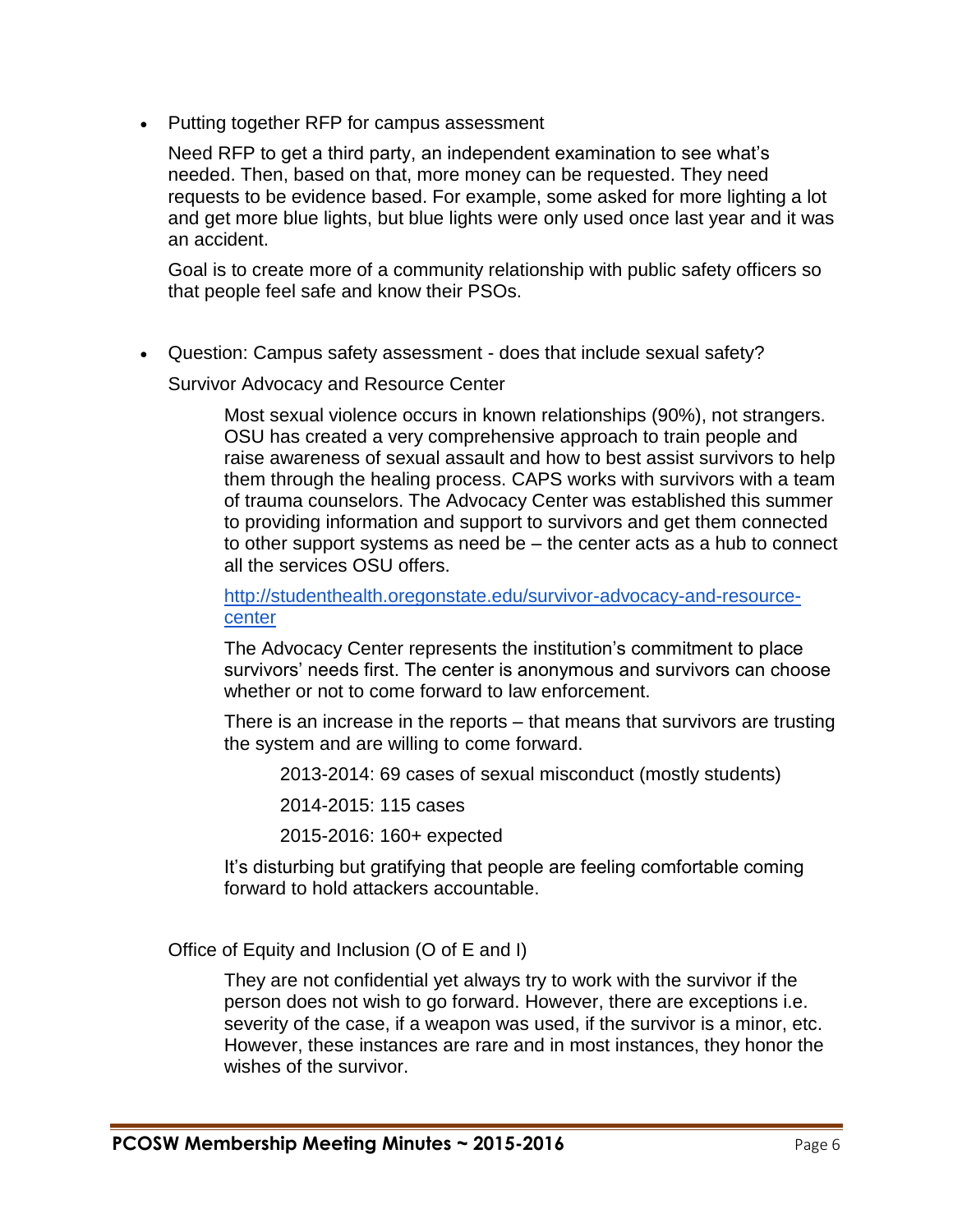Investigation = interviews, sometimes many. If there is sufficient evidence, then "mini-trials" occur. There are threats of litigation. The cases are becoming more challenging.

Since April of last year, the O of E and I has hired 5 additional people for the dept. to work to handle the cases: Equity Associates.

Survivors have a protected status and supervisors need to be aware of their rights --- come to the Office of E and I and the Advocacy Center to learn more

• Prevention (not the same as risk assessment)

For Public Safety it's a lot about education. Focus now is geared to active shooter awareness; however, threat assessments are about domestic violence and other issues. Current campaign to "see something, say something" to encourage people to report crimes that occur; many times, people wait to share what they see. Public Safety wants to minimize the time gap between an incident and a report so that they can respond as soon as possible to prevent future crimes.

Students: how do they communicate? Friends, RAs, instructors and professors sometimes students fear of getting someone in trouble and they share info with others but not law enforcement until a later time.

Need to "break the code of silence" – that is what the "see something, say something" campaign is about.

Need to start having discussions about domestic violence to begin changing the culture.

Question: recruitment of student athletes

O of E and I: anyone disciplined for serious misconduct cannot participate in athletics.

There is a transfer policy on the books says that any student convicted of student misconduct cannot transfer to OSU. There's a lot of discussion whether or not to focus on just athletes --- this can be a stereotypical assumption since there are many students of color represented in athletics and there is a wide range of attackers.

Public Safety does reach out to athletes to educate them.

Big Beavers Give a Dam program – works with various communities such as Greek Life and Athletics

Question: is there a plan to develop a vetting system of transfer students to check for misconduct convictions? The rule has not been enforced – will it be?

O of E and I: That raises a challenge to vet all students. One step is to ask students to disclose that information, however, people can lie. If they were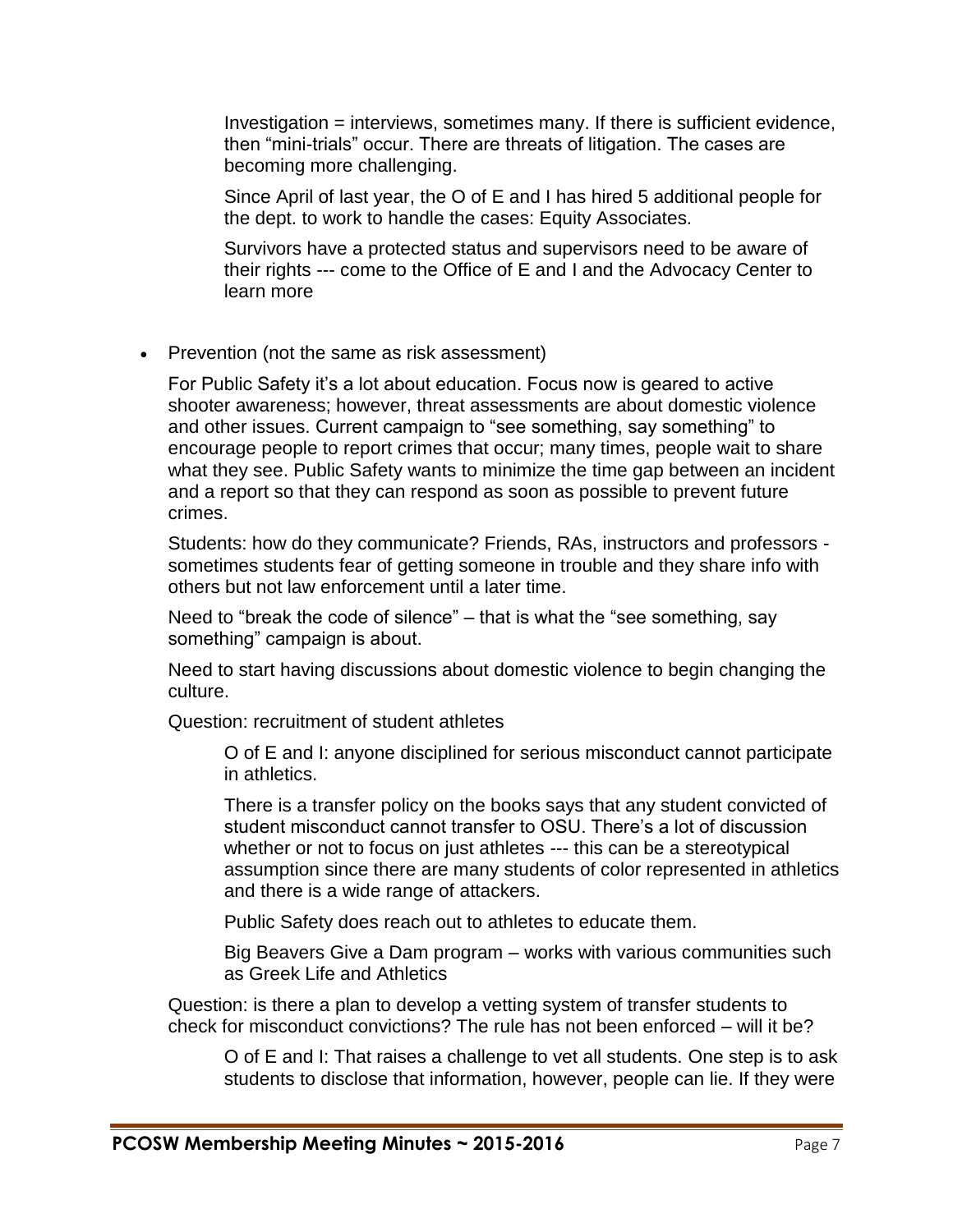to vet all applicants that would mean an infrastructure that currently does not exist.

If you've been charged with a sex crime and you are registered as a sex offender, when you transfer, you have to notify the police, and if you do not report it, you are in violation of your conviction and may be arrested.

### • Discussion of terminology

Women's Center: community dialogues about rape culture and how to identify it. And, to be aware of the terms we use: "sexual misconduct" vs. "rape culture" – the former term minimizes the experience of violence.

What term is best to use to address the wide spectrum of sexual violence / abuse / harm / assault?

The issue is that because most assault and violence occurs in a known relationship, survivors may not know how to identify that has happened to them and may minimize what happens to them.

Trauma becomes a second skin to survivors and if affects many aspects of their lives ---- based on the statistics, we have many people on campus who are living with trauma on a daily basis. We know that one of the reasons that students drop out is because they are dealing with these issues and do not have the tools and resources to do so most effectively for them. "Sexual Misconduct" can be a minimizing term.

O of E and I 3 to dos:

Stop the violence / address the effects / prevent reoccurrence

"addressing the effects" can be a long term process

Need to better define our terms and be careful and clear of our vocabulary.

• Membership Questions and Comments

Comment and Question: issues of how we handle sexual health in this culture --- this starts in the home and in the K-12 system.

White House: what is consent? Consent is connected to healthy relationships.

Question: to what extent are the programs instituted evidence based and how are they evaluated?

Advocacy Center: programs are very much evidence based (and some have been stopped b/c of lack of evidence)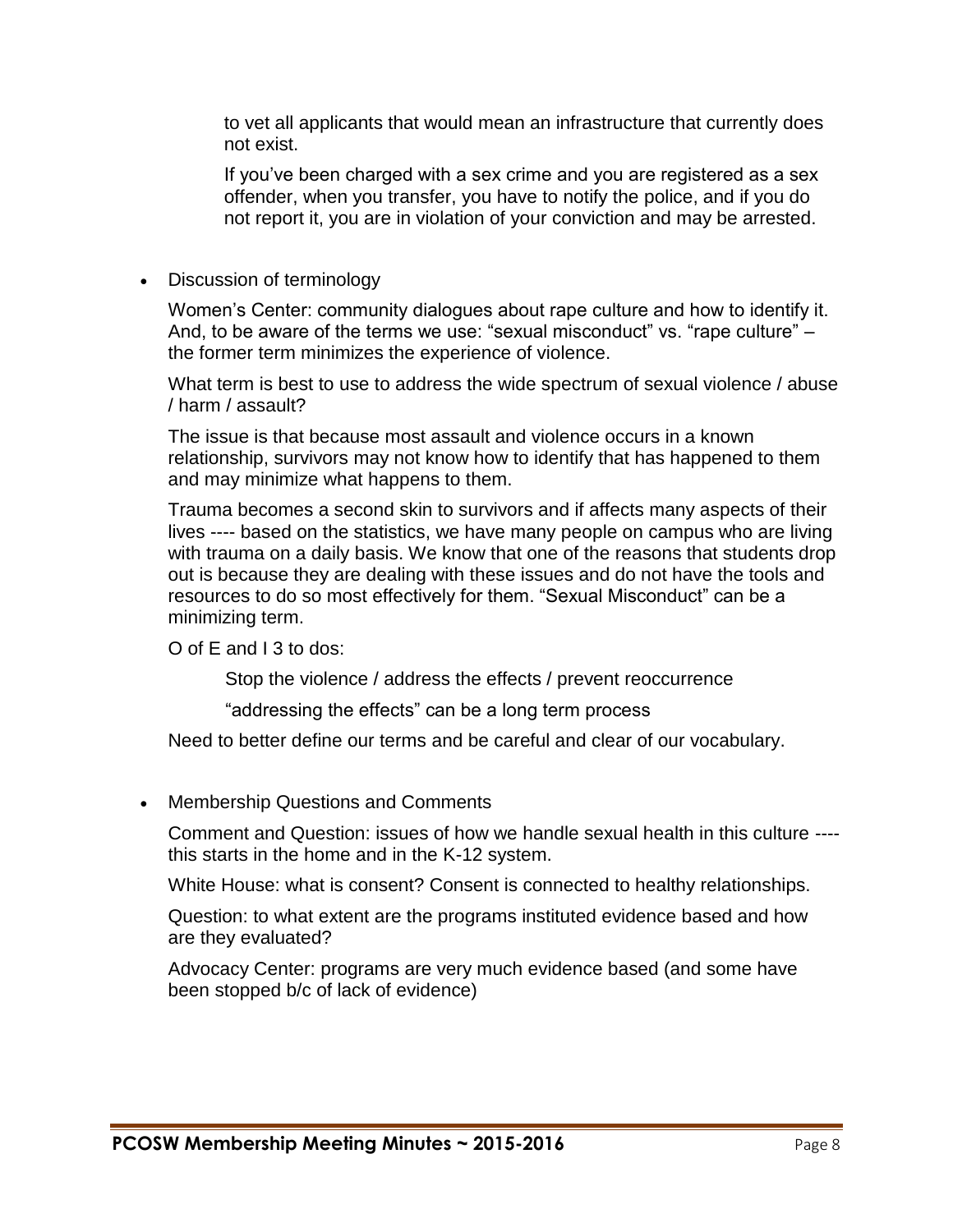• Ideas of Ways PCOSW Can Help

National Stalking Awareness Month ~ speaker \$

Cindy Alexis is convener of Speaker Series subcommittee

Safety App idea

Public Safety does monthly walks at night to check for safety

Groundskeepers: 9 people that maintain the physical landscape

Look for lighting issues and trees/bushes that might affect sight (plans for a conversation this evening about lighting)

• Public Safety Communication System

Looking into technology to see how people best communicate; new system to be used in January 2016. Currently can reach people by email but not so many by text (78,000 vs. 3,000); the new system will be faster.

Comment: check your offices notification systems to make sure that they work

Clery Act

<http://fa.oregonstate.edu/publicsafety/campus-crime-report-clery-act>

Clery Act Reporting: what happens when there is a misidentification of a suspect's racial/ethnic background? It's a federal law. Public Safety has 45 mins from notification to get something out. Clery Act is under the Dept. of Education. There are severe punishments for reporting too late or misreporting too soon.

The law says that whatever the survivor reports, it HAS to be stated in the notification. Public Safety cannot edit the person's statement. Law enforcement asks for every description possible, anything that stands out: hair, eyes, skin color, accent, clothing, height/weight, etc.

Law enforcement understands the sensitivities of misidentifications, but they have to protect the person reporting first.

Comment: the issue was more after the fact. At OSU the students that identified with the misidentified suspect were then targeted. The campus did not handle the situation well after the fact to then protect the misidentified community.

Once the suspect is apprehended, then law enforcement can share that information and in some cases "correct" the information.

Law enforcement's perspective is that they did not do anything wrong – legally they did what was required of them.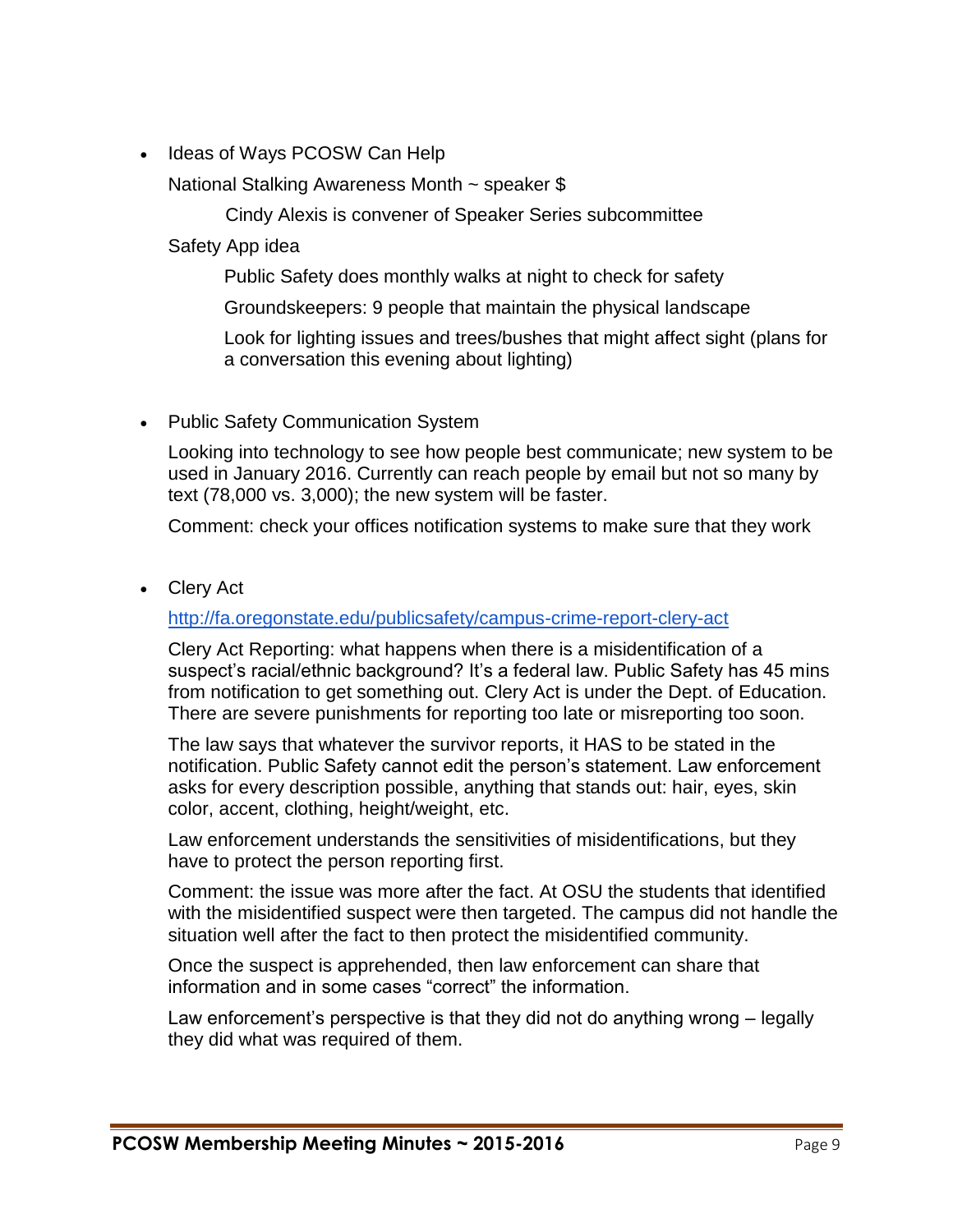Campus Culture of Hate

There is a community culture of hate on this campus both against people of color and women.

Culture of online trolling with hate speech: according to the law it is protected by 'freedom of speech' and to finds someone's IP address is a law enforcement issue and is much more difficult and complex to do.

The "see something, say something" campaign is not as easy to do for some communities, esp. communities of color

Question: how do you change what is in someone's heart? At what point does hate speech become a violation, legally?

Office of E and I – freedom of speech is used as a cloak of safety for people to say things that are purposely harmful and violent. Office of E and I is in the process to hold people accountable. Hate speech is intended to intimidate and the Office of E and I cannot and will not continue to protect those people under 'free speech.'

O of E and I will make a statement in solidarity with the students

Law enforcement perspective: there are many entities who receive hateful comments based on their identities i.e. law enforcement included.

"See something, say something" isn't working for some because then the campus would not have needed a "Speak Out" event - those students did not feel that they have a safe space to share the violence against them they have endured. Some things are invisible to some due to privilege

### **PCOSW Action Items**

**PCOSW can advocate, provide workshops and trainings, provide \$ for speakers**

### **Statement of solidarity to support students of color and women**

### **Team led by Anne Gillies**

Other Questions and Topics of Future Discussion

- best practices at other institutions that OSU can adopt
- how can OSU address the harm caused to a community by witness/survivor misidentification?
- what is occurring at Cascades and Newport?
- need for better communication that is well-informed, insightful, and understands the complexities of multiple needs and communities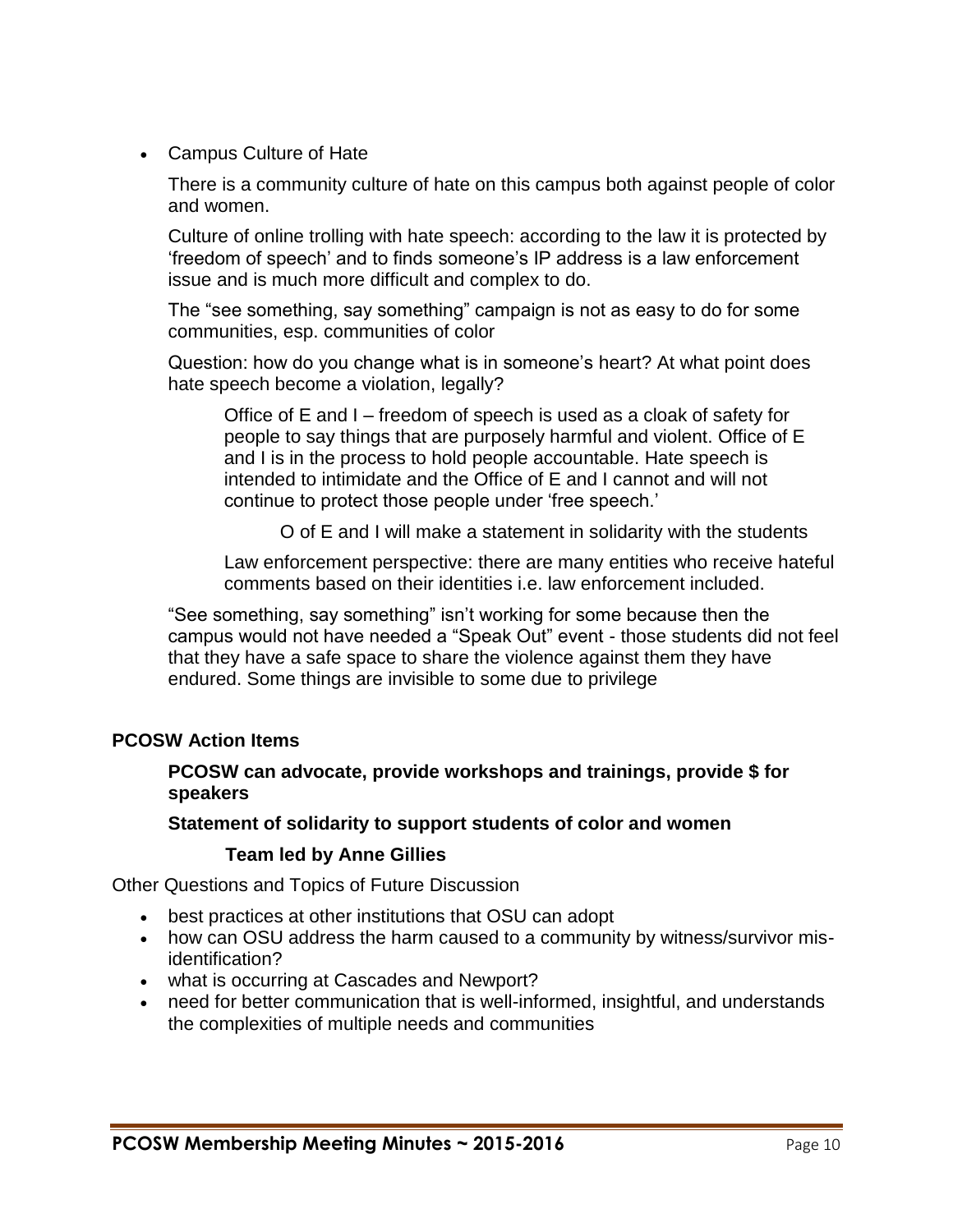## Announcements

- OWHE conference in January 2016 <http://www.owhenet.jigsy.com/annual-conference>
- Kathryn Clancy speaker in January 2016 <http://www.anthro.illinois.edu/people/kclancy>
- Subcommittee sign-ups Contact Cindy if you are not listed as a committee member
- NCFDD membership opportunity [http://oregonstate.edu/admin/aa/national-center-faculty-development-diversity](http://oregonstate.edu/admin/aa/national-center-faculty-development-diversity-membership)[membership](http://oregonstate.edu/admin/aa/national-center-faculty-development-diversity-membership)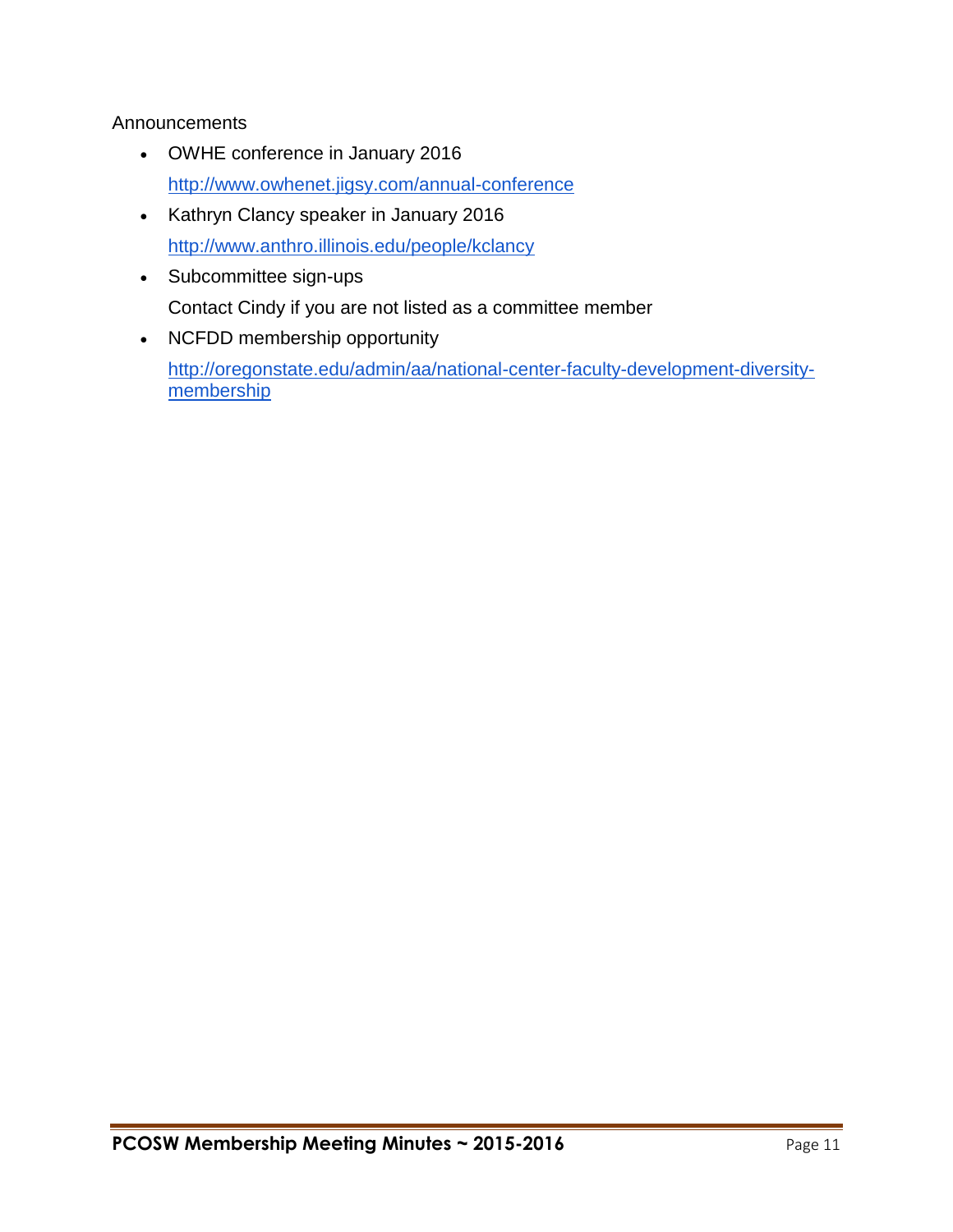**PCOSW Membership Meeting December 10, 2015 1:30pm – 3:00 pm Valley Library Room 3622**

### **Meeting Attendees**

Louisa Hooven, Natalia Fernández, Kryn Freehling Burton, Jennifer Almquist, Karen Holmberg, Debbie Colbert, Tracy Vawter, Callie Newton, Allison Hurst, Kelly Vining, Anne Bahde, Lyn Riverstone, Inara Scott, Cindy Alexis, Whitney Archer, Darlene Russ-Eft

#### **Meeting Minutes**

- 1:30 pm Welcome; November minutes approved; introductions
- 1:40 pm Debrief on the panel discussion from the November meeting as well as the Students of Color Speak Out held November 16

Leadership Team: these meetings are a safe space for us to have difficult conversations and to then bring up important issues to the president.

Questions and Concerns

How can PCOSW be a part of and help lead the process toward OSU being a more inclusive and safe campus?

How do we deal with micro-aggressions? How do you respond when it's not about you, it's about someone else, but it's very hurtful to the person being talked about? What about when there is a power dynamic differential and/or it's a colleague? How to intervene without the fear of losing one's job or feeling like they need to leave their position? Can we, should we intervene, esp. when we may place ourselves in harm? What if you do confront someone? Does that truly change the individual or just change the relationship between you and the person, perhaps even put you at risk?

If we don't say something when micro-aggressions are said, then we are part of the problem, we are a part of the negative campus climate. We need respectful, but firm replies in order to address the micro-aggression.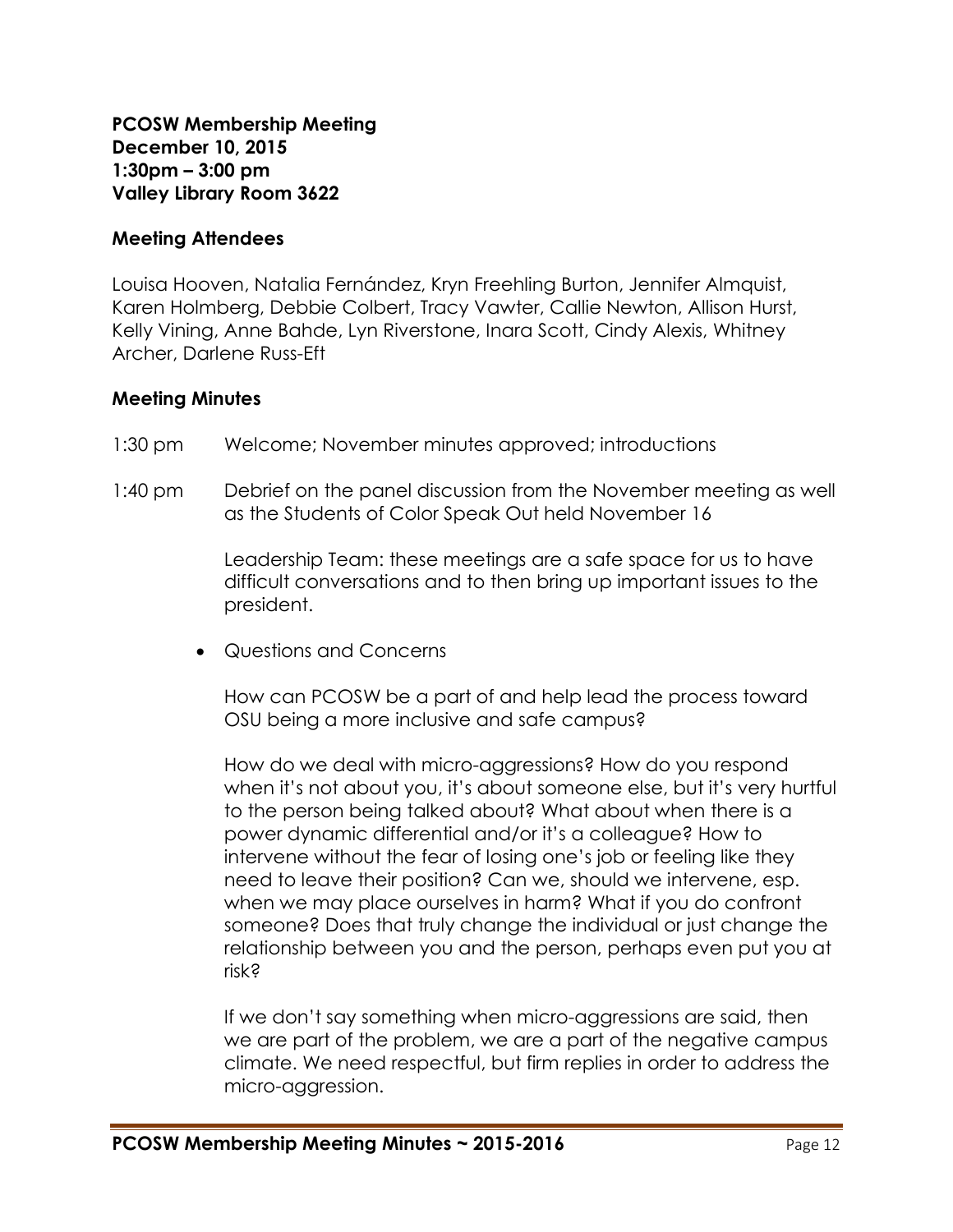• Issues beyond OSU

What about the K-12 system? If these issues are not dealt with before students come to campus, OSU is inheriting the problems that come with issues that have not been addressed re: racism, harassment, bullying, etc. These are issues even earlier in a child's development i.e. some students as young as kindergarten are told to not tattle-tale, but they don't know the difference between little issues and big issues (bullying and name calling), the way adults want them to differentiate between the two.

We need institutional commitment and accountability.

Can this commission push more for a shared value system, a clear statement about OSU's institutional commitment to a zero tolerance policy to a negative campus climate? A statement like this is listed on some syllabi. But it's more than just the statement. Professors need training to then be able to deal with complaints.

Diversity Statement Example for Course Syllabi: The College of Health and Human Sciences strives to create an affirming climate for all students including underrepresented and marginalized individuals and groups. Diversity encompasses differences in age, color, ethnicity, national origin, gender, physical or mental ability, religion, socioeconomic background, veteran status, sexual orientation, and marginalized groups. We believe diversity is the synergy, connection, acceptance, and mutual learning fostered by the interaction of different human characteristics.

Can we add a question to the course evaluation about a safe and inclusive campus? This doesn't really work well for some courses: the feedback tends to be negative for professors who do talk about difficult issues – they claim to feel unsafe, but really they feel uncomfortable that they are being asked to confront and address their biases.

Idea to require new faculty to take trainings about diversity issues

Diversity initiatives are not always coordinated on campus; perhaps the new Chief Diversity Officer can assist with this / lead this. The president is committed, but what about the Provost? What is the Provost's role?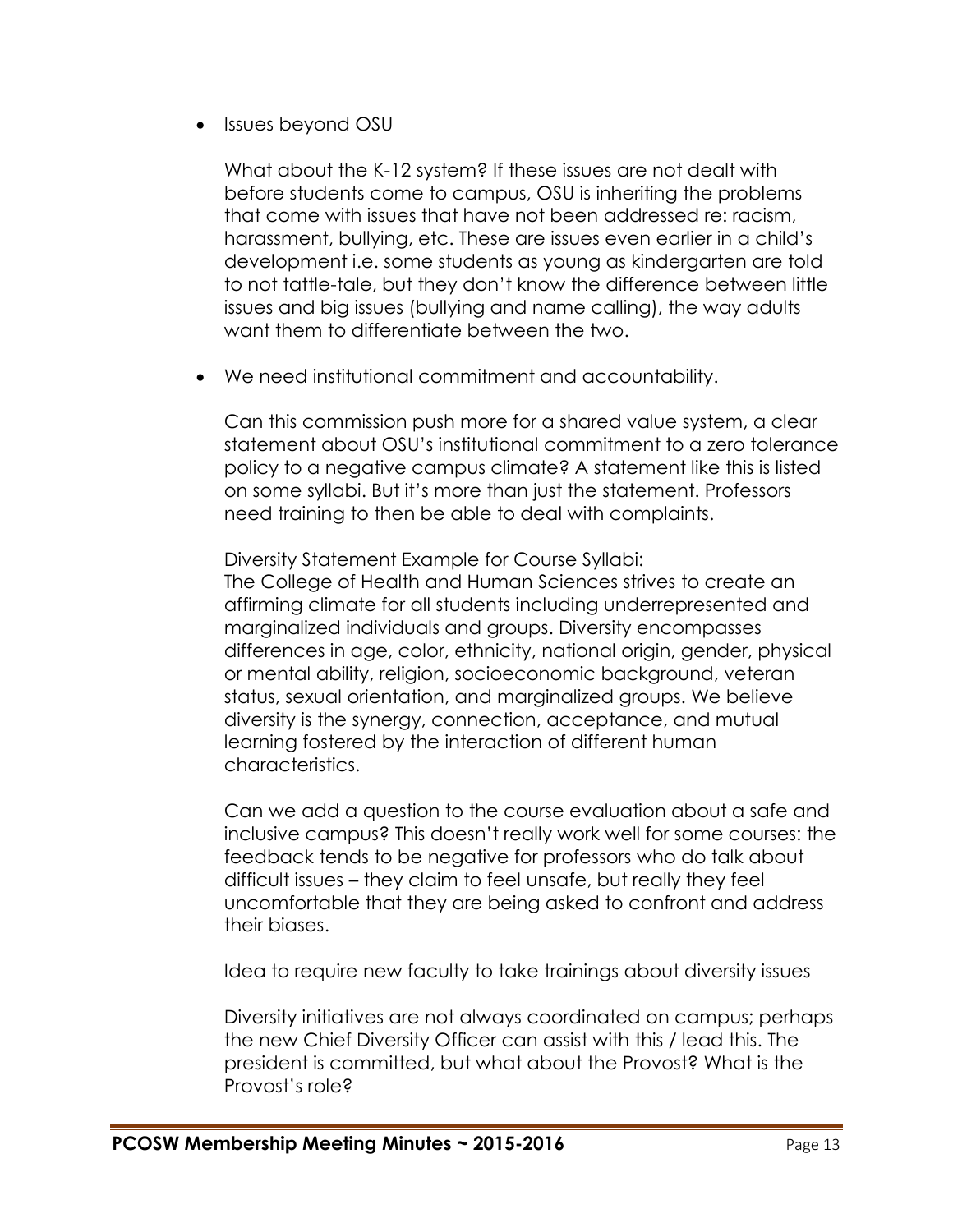Action Items

We need to be trained to be ready when micro-aggressions occur. Can we bring a speaker to campus? Or, can we bring a speaker to one of our meetings? Idea of Anne Gillies as a guest speaker.

Campus Climate Research re: students, completed last year. Daniel Newhart, the researcher, could perhaps come present at one of our meetings as a guest speaker. Newhart is the Director, Student Affairs Research, Evaluation and Planning, Oregon State University.

PCOSW rep as part of the Chief Diversity Officer search committee.

Leadership Team: end of fall term letter to the president

- 2:20 pm Subcommittees meet
	- Revise/clarify goals (see attached summary from the Fall Retreat)
	- Use SMART goals (**S**pecific, **M**easurable, **A**chievable, **R**ealistic, **T**ime-bound) template (see attached - a copy will be provided to each subcommittee at the meeting so no need to reprint)
	- (Note: A written report will be required in January)

Speaker Series for 2016-2017 will purpose a theme for the year and will host a kick-off event and a capstone event and will use the other money throughout the year to talk to other campus orgs about what they would like to support.

Save the Date: January 26, 2016 Kathryn Clancy <http://www.anthro.illinois.edu/people/kclancy>

3:00 pm Meeting adjourned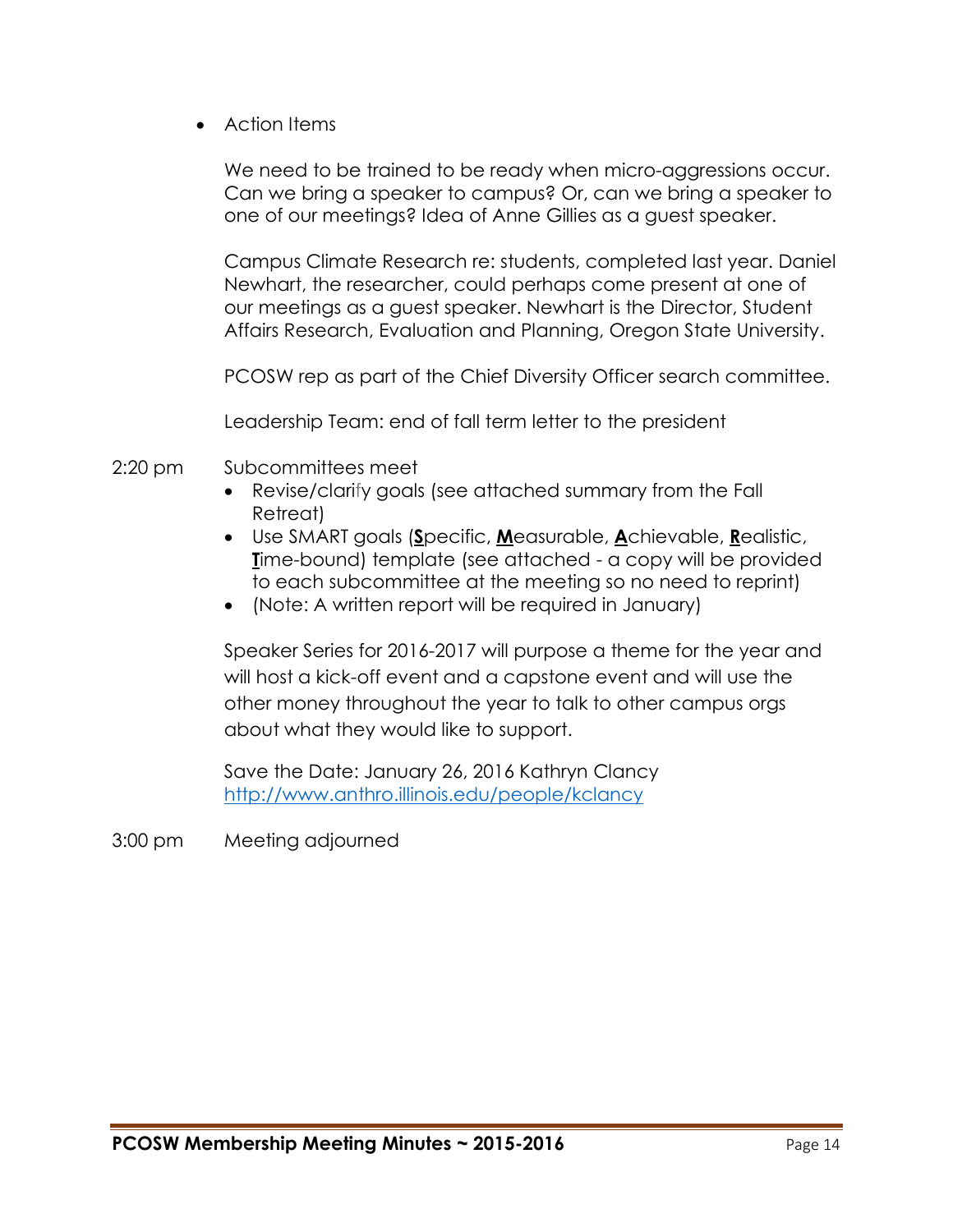**PCOSW Membership Meeting January 19, 2016 2:00pm – 3:30 pm Valley Library Room 3622**

### **Meeting Attendees**

Louisa Hooven, Kryn Freehling-Burton, Whitney Archer, Abby Pasion, Anesat Leon-Guerrero, Courtney Garcia, Brooke Clair, Amber Ahlgren, Callie Newton, Tracy Vawter, Bob Hobbs, Anne Bahde, Abby Metzger, Inara Scott, Natalia Fernández

### **Meeting Minutes**

- 2:00 pm Welcome; introductions; approval of minutes
- 2:10 pm Subcommittee Meetings and Reports re: SMART Goals **NOTE: Draft written reports will be due to Cindy Alexis on January 31 – please use the report template**
	- □ Speaker Series subcommittee changes forthcoming: idea to offer the funds for other stakeholders across campus to submit proposals for speakers based on a theme for the year selected by the subcommittee with "spotlight / book end" speakers selected by PCOSW; timeline = spring term call for proposals for the following academic year
- 3:00 pm Announcements
	- $\Box$  Local Area Safety Walk and Workshop  $\sim$  January 6 and workshop January 14, 2016; there will be a forthcoming report by PCOSW members who attended
	- □ Move of PCOSW content from Blackboard to Canvas
	- □ Reminder: Katherine Clancy lecture January Tuesday 26, 2016
		- o 9:30-11am LECTURE The effects of harassment and assault on scientists' careers; MU 213
		- o 2-3:30pm LECTURE Understanding variation in female reproduction is inherently feminist; MU 213
	- $\Box$  Pres. Meeting  $1/12/2016$ :
		- o need to be inclusive of everyone, not just tenure track faculty
		- o PCOSW needs to evaluate our permanent ex-officio positions ---- let us know if you have ideas
		- o Kryn will send meeting notes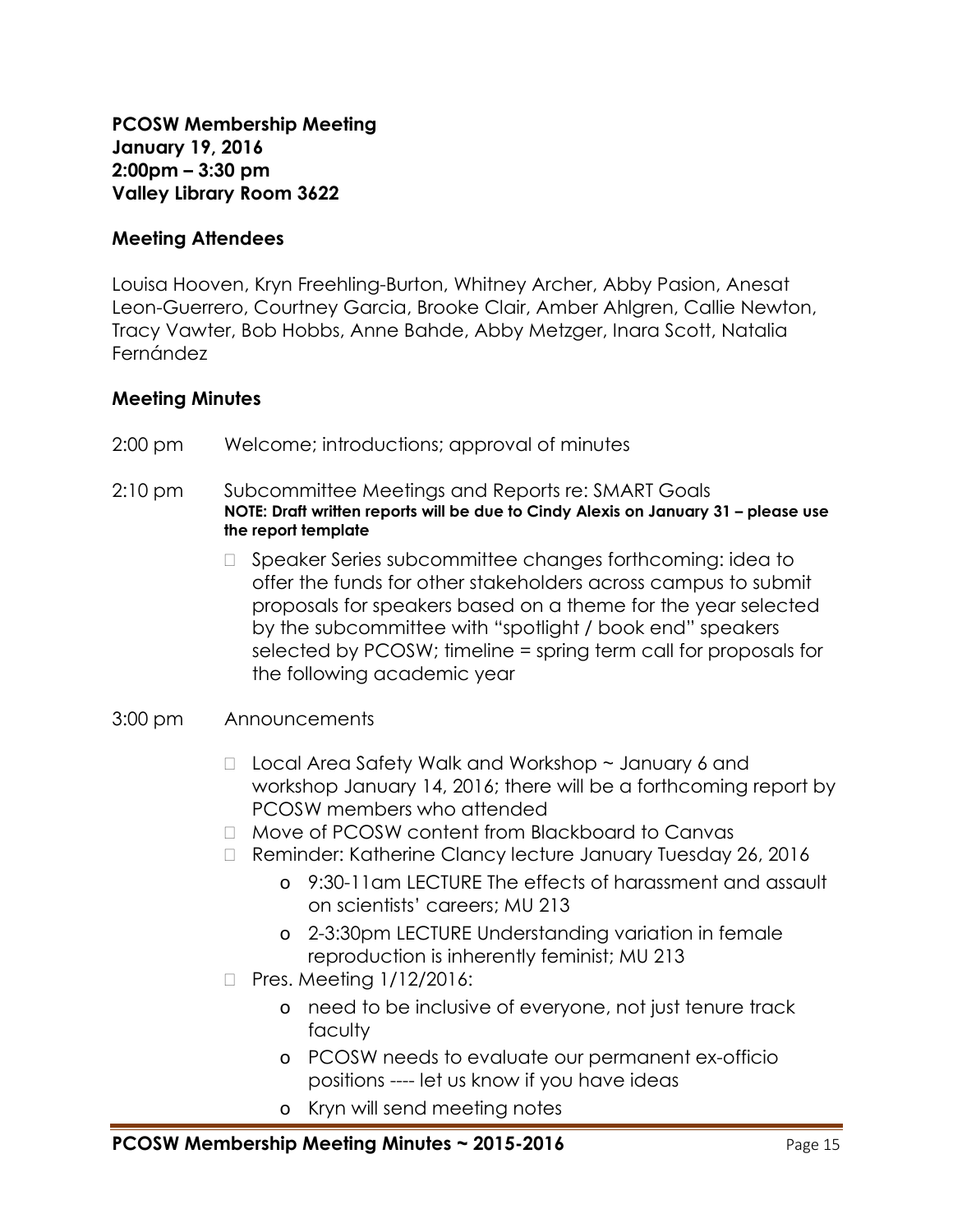- □ OWHE conference in January 2016 if you plan to attend, please consider reporting about your experience at our February meeting
- $\Box$  Vote by membership to add representation from Ethnic Studies and Cultural & Diversity Engagement as ex-officio members (permanent position and can vote)
	- o Women's Center is within DCE; Whitney Archer; need to check in with A Davis White Eyes re: being mindful of DCE staff service commitments
	- o Ethnic Studies professor is interested
	- o Membership agreed for LT to send out invitations
- 3:15 pm Leadership Team for 2016-2017

Open positions: co-chair, membership coordinator, website coordinator, secretary Please consider a self-nomination or nominate another member!

3:20 pm Meeting adjourned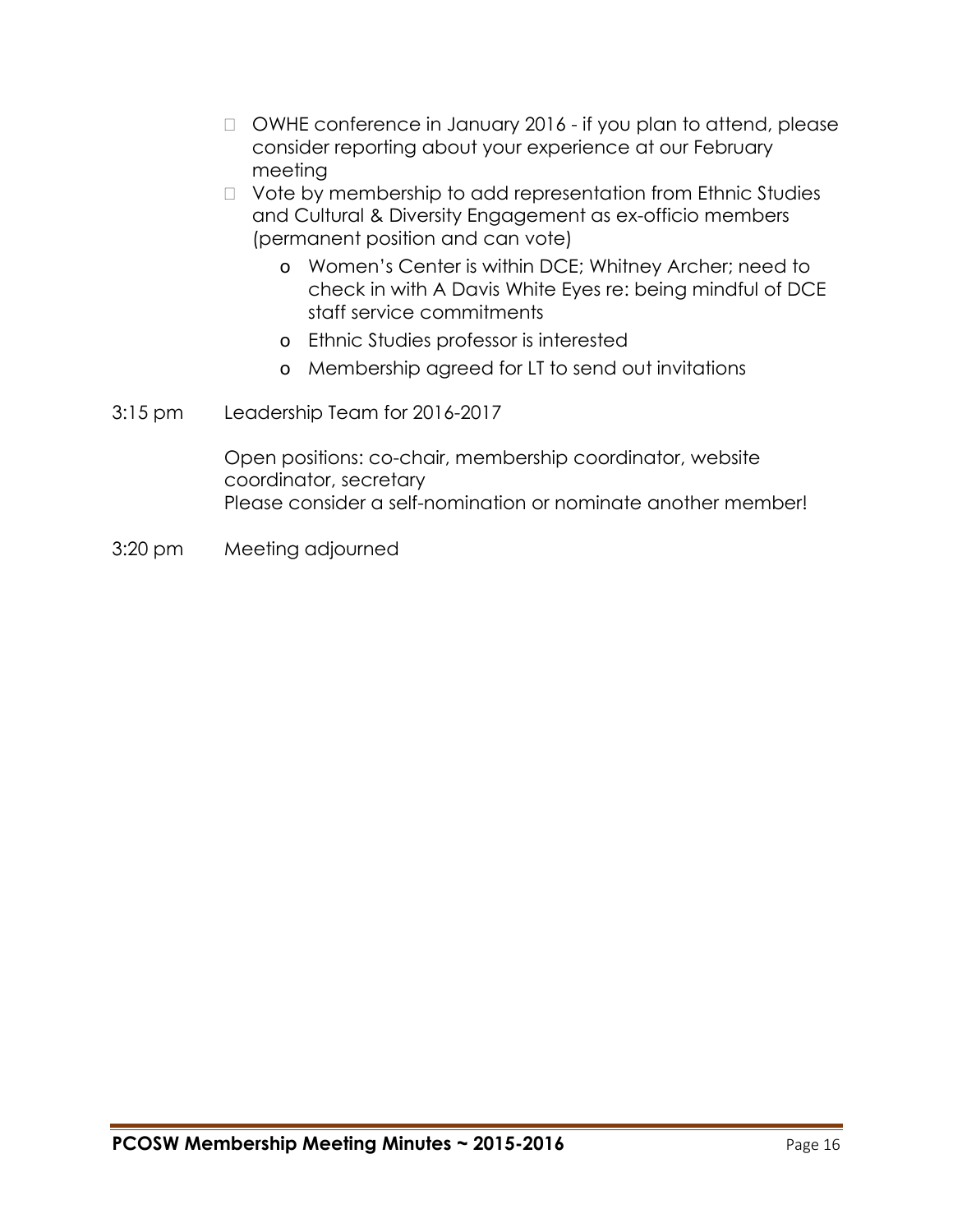**PCOSW Membership Meeting February 17, 2016 12:00pm – 1:30 pm Valley Library Room 3622**

#### **Meeting Attendees**

Cindy Alexis, Kelly Vining, Kathleen Stanley, Barbara Forrest Ball, Anne Gillies, Debbie Colbert, Amber Ahlgren, Whitney Archer, Deborah John, Courtney Garcia, Ann Schmierer, Michelle Odden, Louisa Hooven, Natalia Fernández

#### **Meeting Minutes**

12:00 pm Welcome; introductions; minutes approved; Treasurer's report approved

#### 12:05 pm Announcements

- Report on Dr. Kathryn Clancy visit Clancy visit was very well received; many students, especially from anthropology, attended. Dr. Clancy spent the morning with ADVANCE; Prof Cheney of the Anthropology Reproduction Lab and her students had dinner with Dr. Clancy There is need for additional trainings on research in the field regarding safety; we need to continue the conversation to make sure that it is addressed campus wide
- Leadership Team Nominations submit nominations/self**nominations to Cindy by March 10, 2016** for elections in April
	- o Co-Chair
	- o Secretary
	- o Treasurer
	- o Web Officer
	- o Public Relations Officer
	- o Membership Officer
- Reminder: Subcommittee mid-year reports were due January 31. **Please submit yours to Cindy no later than February 26!**
- 12:15 pm Climate Study Data-Daniel Newhart, Director of Student Affairs Research, Evaluation & Planning, and Faculty in CSSA Dr. Newhart's job is research and assessment of university; he also teaches the IRB process to grad students <http://liberalarts.oregonstate.edu/users/daniel-w-newhart> <http://oregonstate.edu/studentaffairs/campusinclusivitysurvey> Research – how the students feel about the university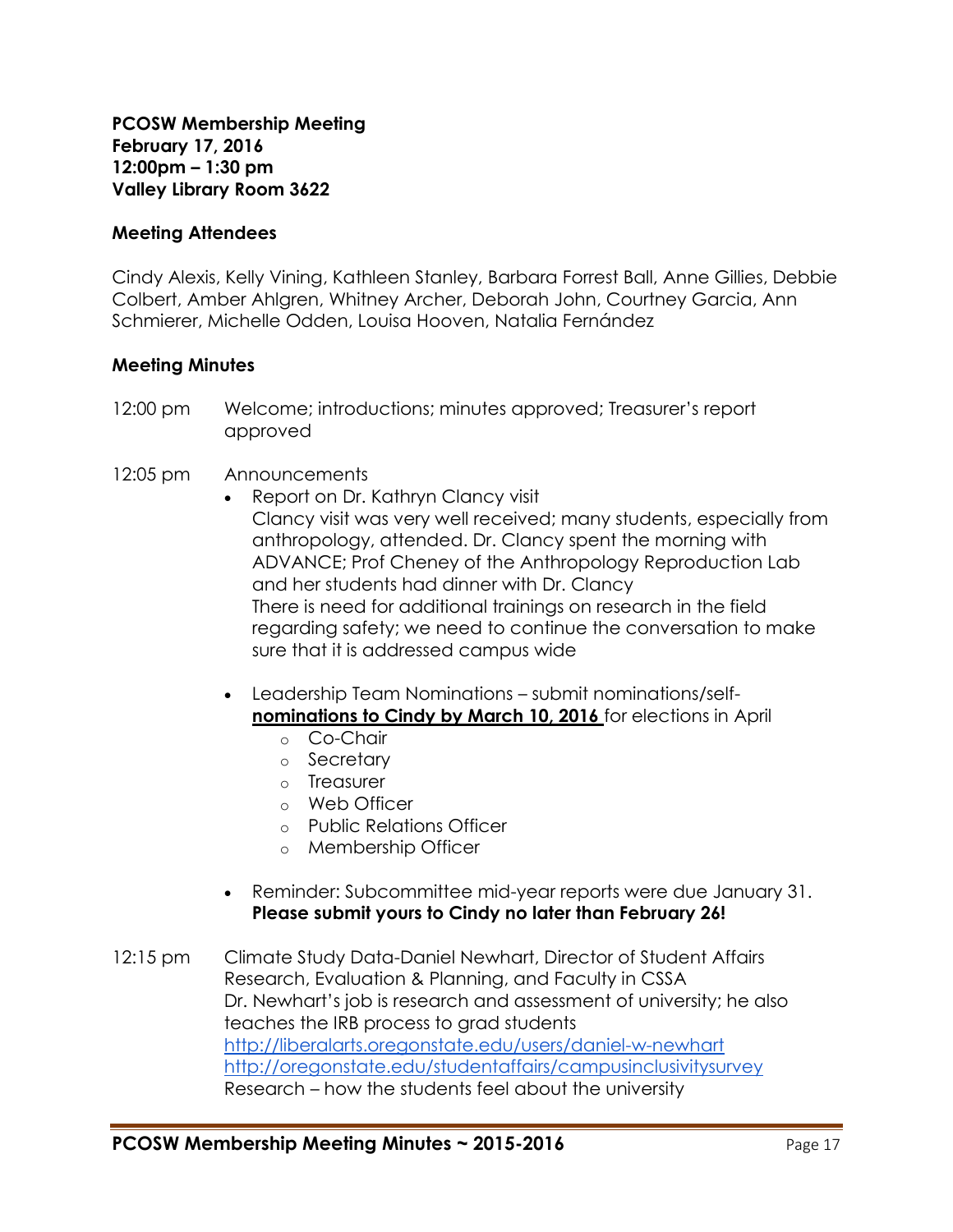Pilot Campus Inclusivity Survey

- The link to the pilot survey is available if people would like to try out the experience themselves: [http://oregonstate.qualtrics.com/SE/?SID=SV\\_8lbRHL48fDSA2pv](http://oregonstate.qualtrics.com/SE/?SID=SV_8lbRHL48fDSA2pv)
- Disclaimer: not all students are represented i.e. students of color on predominantly white campuses tend to eschew these types of surveys
- Data Set is Large (respondents were currently enrolled students) – for this presentation the focus is on respondents who identified as women, mostly undergrads and grads
- The survey is about inclusivity and the campus climate; right now the research team is engaged in the qualitative follow up – the student focus groups
- Results are internal use only, not IRB approved
- Committee Composition
	- Combination of support services and faculty and students
	- Goal to create an actionable survey
	- Focus on the centralization of the student voice
	- Each question had a planned response and use of the data
	- Survey as intervention
		- i.e. if students mentioned experiencing an act of bias, at the end of the survey they were provided with resources to take action and the resources were tailored to the responses
- Response Rate: 29%
- Representation: women overrepresented; grads slightly under represented; students with binary gender identities were under represented
- Completion is an issue they front loaded the survey with the important questions and the demographics were at the end Selected Results re: Bias (slide 6 of the presentation)
	- "Have you experienced an act of bias or have you been impacted by an act of bias?"

UG people of color respondents said experienced more bias GR white men and women respondents said yes

Perhaps it is perceived acts of bias re: opportunities Note: did not ask if people reported it and to whom

 "Do you feel the university responds effectively to act of bias?" Selected Results re: Barriers (slide 7 of the presentation)

69% UG and 53% GR feel intimidated by their professor when approaching them for academic concerns; 84% of UG women of color and UG white women feel this way PCOSW questions/comments:

o Is it how students feel or how someone has impacted them via direct action that is intimidating?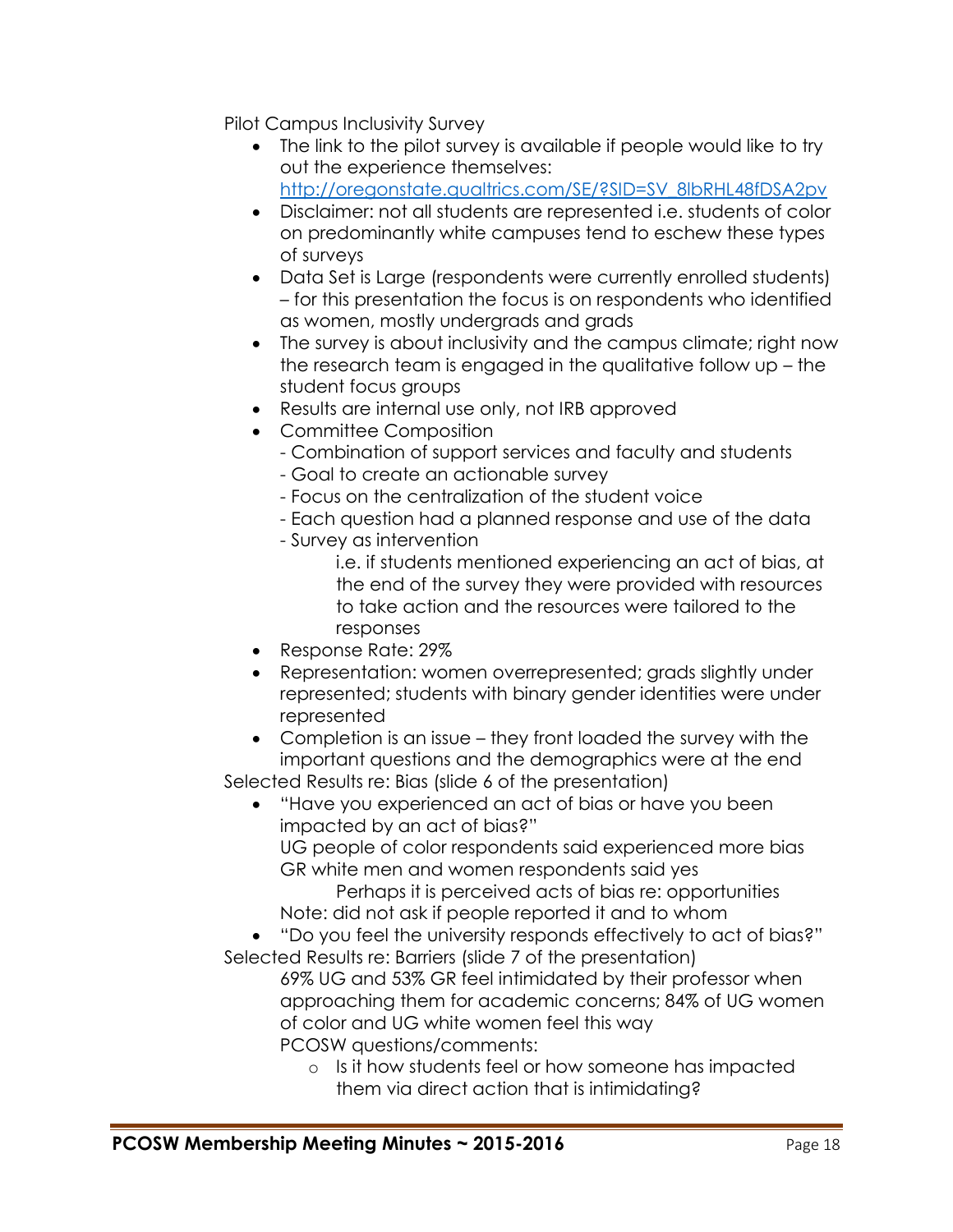- o Use of words: "feeling" vs "experiencing"  $\rightarrow$  the word "feeling" may tend to be feminized
- o The students that worked with the committee that created the survey specifically said that the word "feeling" should be used instead of the word "experience"
- o Has the data been parsed based on depts. / colleges? No – the first Faculty/Staff survey did not ask those questions so the committee did not ask it of the students
- o What classroom practices are being used? Both good and bad?
- o Data on transfer students and drop outs universities need to better track this data (this is a national issue)
- Survey Ques: have professors made students feel "stupid"?
	- o Faculty Senate is working on revising the student evaluations

Selected Results re: Selected Results re: Barriers (slide 8)

PCOSW questions/comments/discussion:

- o what constitutes "harassment"?
- o Data: asked about financial aid received but did not ask about athletic scholarships
- o Haven Training re: consent now required ---- only ½ aware of university consent definition; some are aware of the resources available
- o Program Idea: help students learn how to self-advocate; make that a training for all students (there's something similar for e campus students)

Selected Results re: Value/Representation (slide 9)

Ques: "what or who makes you feel valued?" Answers: peers, roommates, advisors, profs, rec sports, student orgs ---- need to educate peers since that tends to be #1 What about students with dependents – kids or caregiving?

Conclusion: What does an inclusive campus look like? (slide11)

Welcoming, Accepting, Diverse, Friendly

Action Steps (slide 12)

2017 survey (2016 is the qualitative work)

Ongoing student and various office/orgs dialogue with the data

## 1:30 pm Meeting adjourned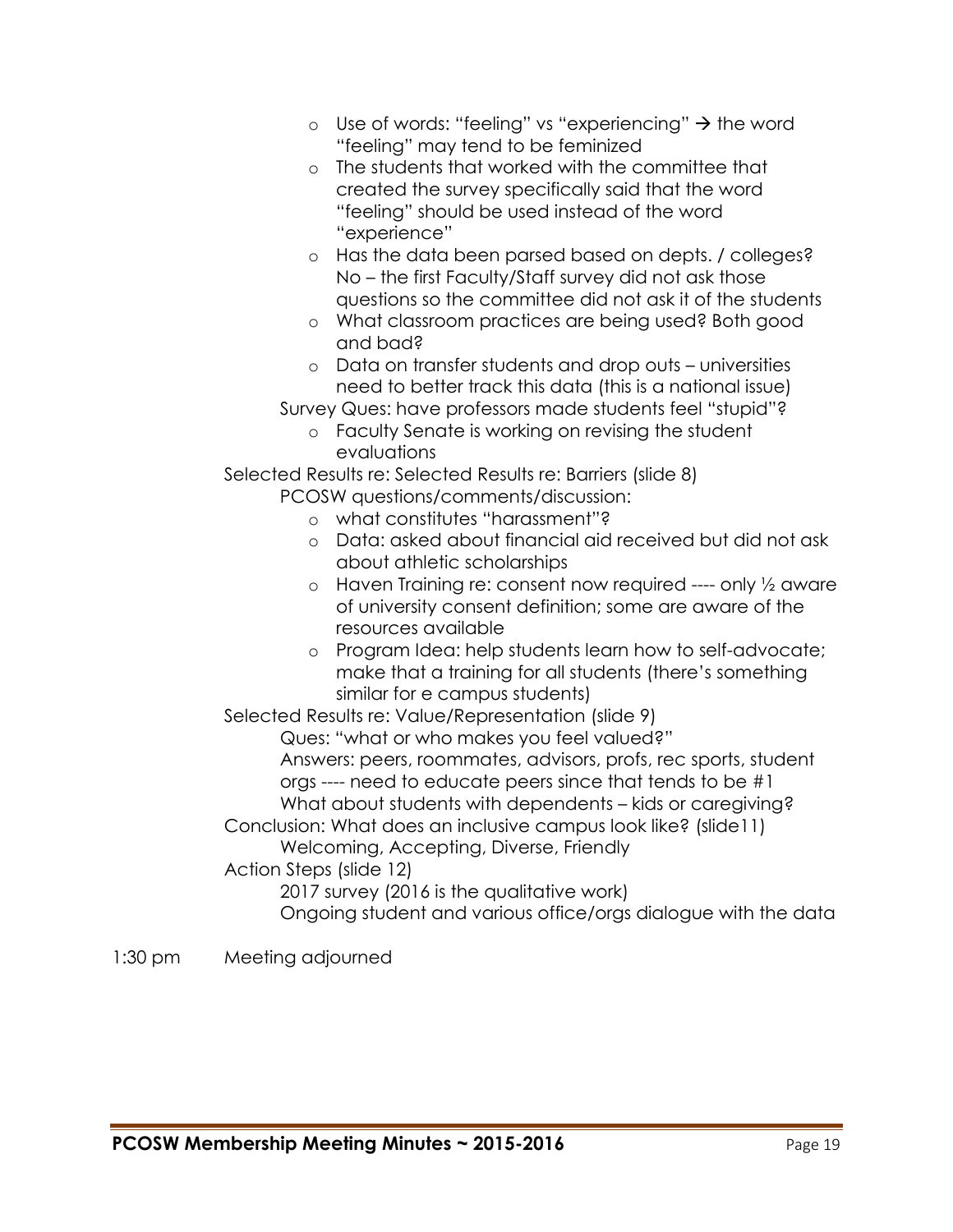### **Meeting Attendees**

Karen Holmberg, Tracey Vawter, Mayela Delatorre, Amber Ahlgren, Sophie Pierszalowski, Marit Bovbjerg, Barbara Forrest-Ball, Debbie Colbert, Susan Emerson, Ann Schmierer, Judy Neighbours, Kryn Freehling, Louisa Hooven, and Natalia Fernández

### **Meeting Minutes**

- 10:30 am Welcome; introductions; approval of February minutes
- 10:40 am Subcommittee work
	- Working toward 2015-16 goals
	- Actionable recommendations to President Ray
	- Visioning for 2016-17 work
- 11:05 am Subcommittees reporting back to Commission
	- Status of Women: follow up regrading data and recommendations. Question: how are our recommendations institutionalized? Sometimes Pres. Ray offers others for us to speak with – perhaps Pres. Ray could facilitate the introduction? We need to ensure that it is known that our requests / ideas come from the President's Commission on the Status of Women. For the May meeting with the President, let's have specific action items to discuss to keep him on task with our recommendations
	- Scholarships and Awards: Spring Term application deadline is Friday of Week 5. S&As plans to share the nominees for the University Mentoring and Professional Development award with the Mentoring Subcommittee for their input.
	- Work Life Balance: have lost some momentum and had a quick check in re: action items. Main "To Do" = child care subsidies. We want to take the 2015 recommendations from the task force and follow up to review what actions have been taken. Question: what about Faculty/Staff subsidies as most \$ has gone to students? Subcommittee has benchmarked other campuses, peer institutions, to compare what others do – many of them work with their foundations, but the OSU Foundation is not interested because they require seed money. The President NEEDS to support us and advocate for us working with the OSU Foundation. This needs to be on the agenda for the May meeting.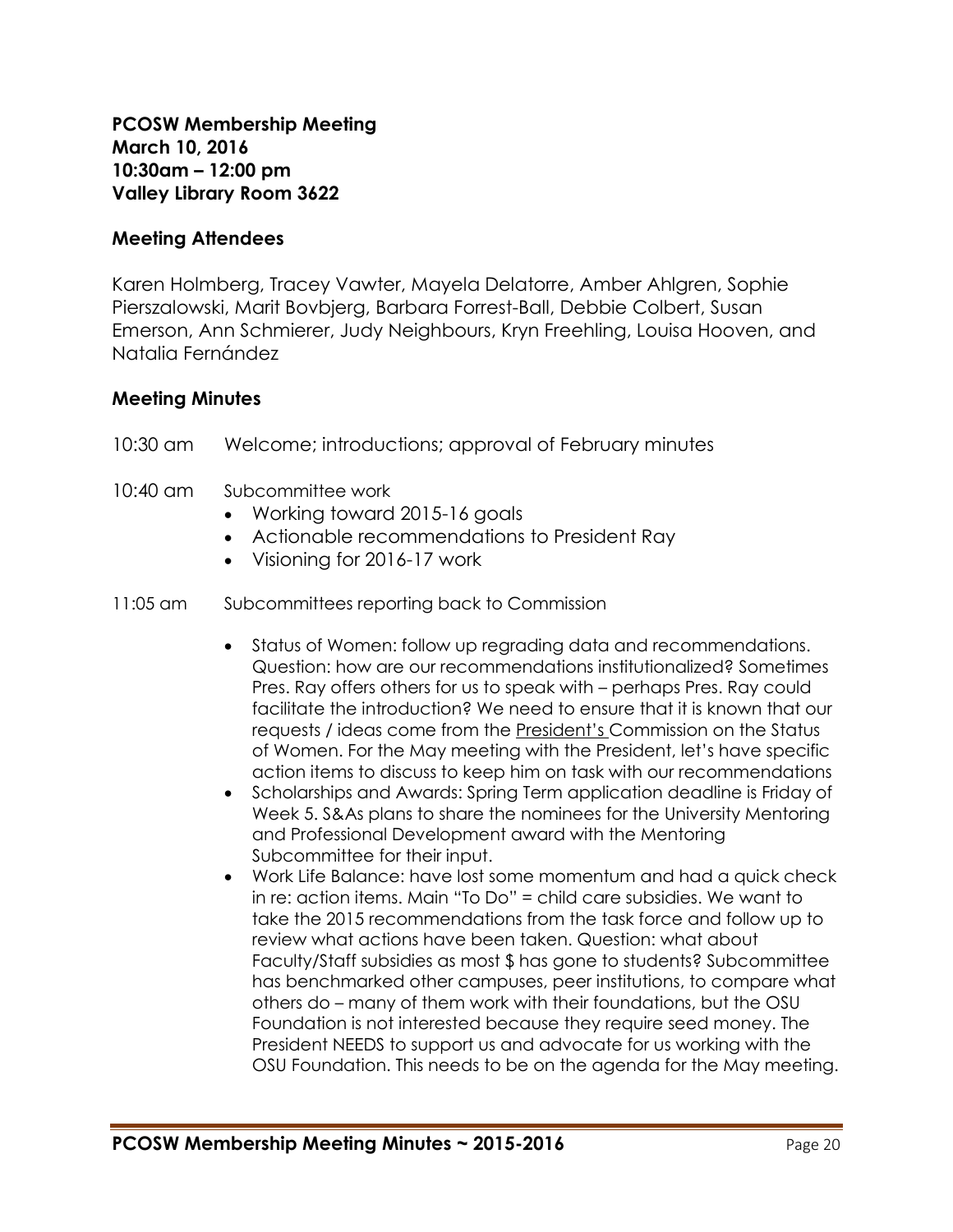- Mentoring: the subcommittee was established in the Fall of 2015, so it is still trying to determine action items. Looking for a speaker regarding mentoring across differences – will perhaps consider the new Speaker Series model of application for funds for 2016-2017. Idea to record the event and then make it available to other faculty/staff.
- Speaker Series: brainstormed ideas for 2016-2017 speakers, some big names like Alice Walker. Plan to reach out to ASOSU and other student groups to research what speakers female students would like to hear speak. Idea to contact Shelly Signs and have PCOSW pay her to do the speaker costs and availability research for us since she already has connections and experience with this type of research. Idea to contact other universities to partner with them to combine funds and bring in big, high cost speakers. And, idea to collaborate with other campus groups/depts. such as the MFA Authors Series – combine funds and have a built-in audience.
- 11:30 am Member recruitment discussion and nominations for 2016-17 Leadership Team
	- Leadership Team envisions how to connect the PCOSW mission with the campus values and goals – and help lead the campus community forward.
	- Positions Available: co-chair, web officer, secretary, public relations, and membership. The descriptions are in the by-laws.
	- Idea to invite student and faculty S&As awardees to join PCOSW and members and potential leaders.
	- **Deadline for nominations is Tuesday March 29th!** Please send the Leadership Team a paragraph about yourself and the position you are interested in filling. We intend to have April elections during our April 12th meeting; we would like new officers to attend the May Pres. Ray meeting.

## 11:40 am Announcements

- Leadership Team sent emails to new Diversity Directors for Meetings with PCOSW
- April 8<sup>th</sup> at NAL Event: Panel discussion re: work/ life balance
- Sexual Assault Awareness Month: April 21st event. All Tuesdays will feature film screenings. The last Thursday of the month will be a day of self-healing. Stay tuned for the calendar of activities – check out the website.
- Stone Award for Life Time Literary Achievement ~ Rita Dove
- Research Office  $\sim$  March 29<sup>th</sup> training re: developing proposals
- Feel free to email announcements via the PCOSW list

11:50 am Meeting adjourned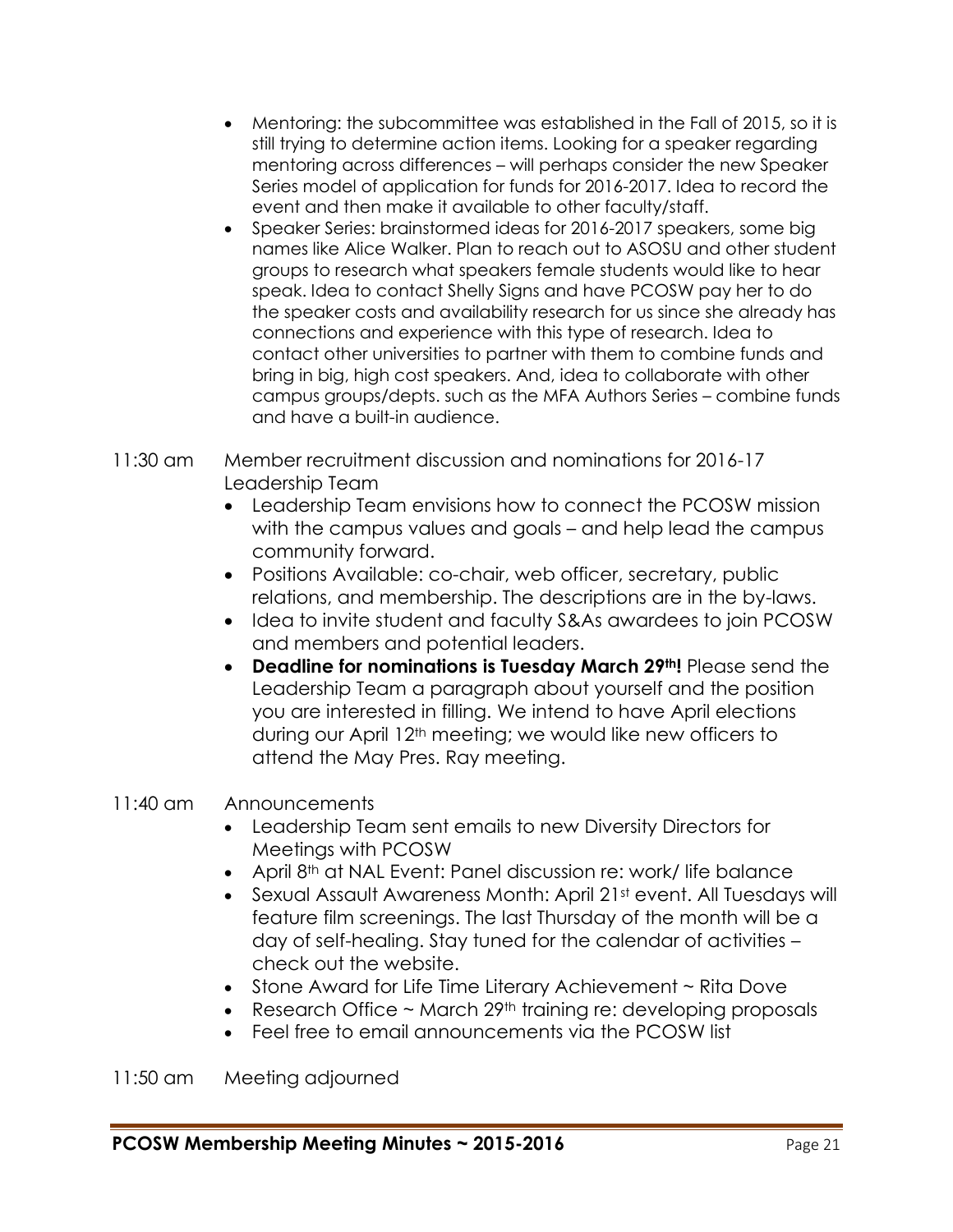**PCOSW Membership Meeting April 12, 2016 10:00-11:30 pm Valley Library Room 3622**

### **Meeting Attendees**

Shannon Riggs, Sophie Pierszalowski, Whitney Archer, Raquel Rosanis Sánchez, Anne Bahde, Debbie Colbert, Barbara Forrest-Bal, Tracey Vawter, Robynn Pease, Louise Hooven, Kryn Freehling-Burton, Natalia Fernández

Guest Speaker: Dr. Angela Batista

### **Meeting Minutes**

- 10:00 am Welcome; introductions; approval of minutes; approval of Treasurer's report
- 10:05 am Status of Leadership Team Nominations
	- o Co-Chair
	- o Secretary
	- o Treasurer
	- o Web Officer
	- o Public Relations Officer
	- o Membership Officer
	- Urgent Reminder: Subcommittee mid-year reports were due January 31. **Please submit yours to Cindy immediately so we can compose annual report!**

10:10 am **Interim Chief Diversity Officer-Dr. Angela Batista Discussion of Chief Diversity Officer (CDO) Position** <http://leadership.oregonstate.edu/diversity> Issues Important to PCOSW Campus Safety Cyber civility Diversity Training Title X Those with student contact (instructors) Whole campus approach (classified, professional, GTAs, research staff, extension, eCampus, INTO, etc.)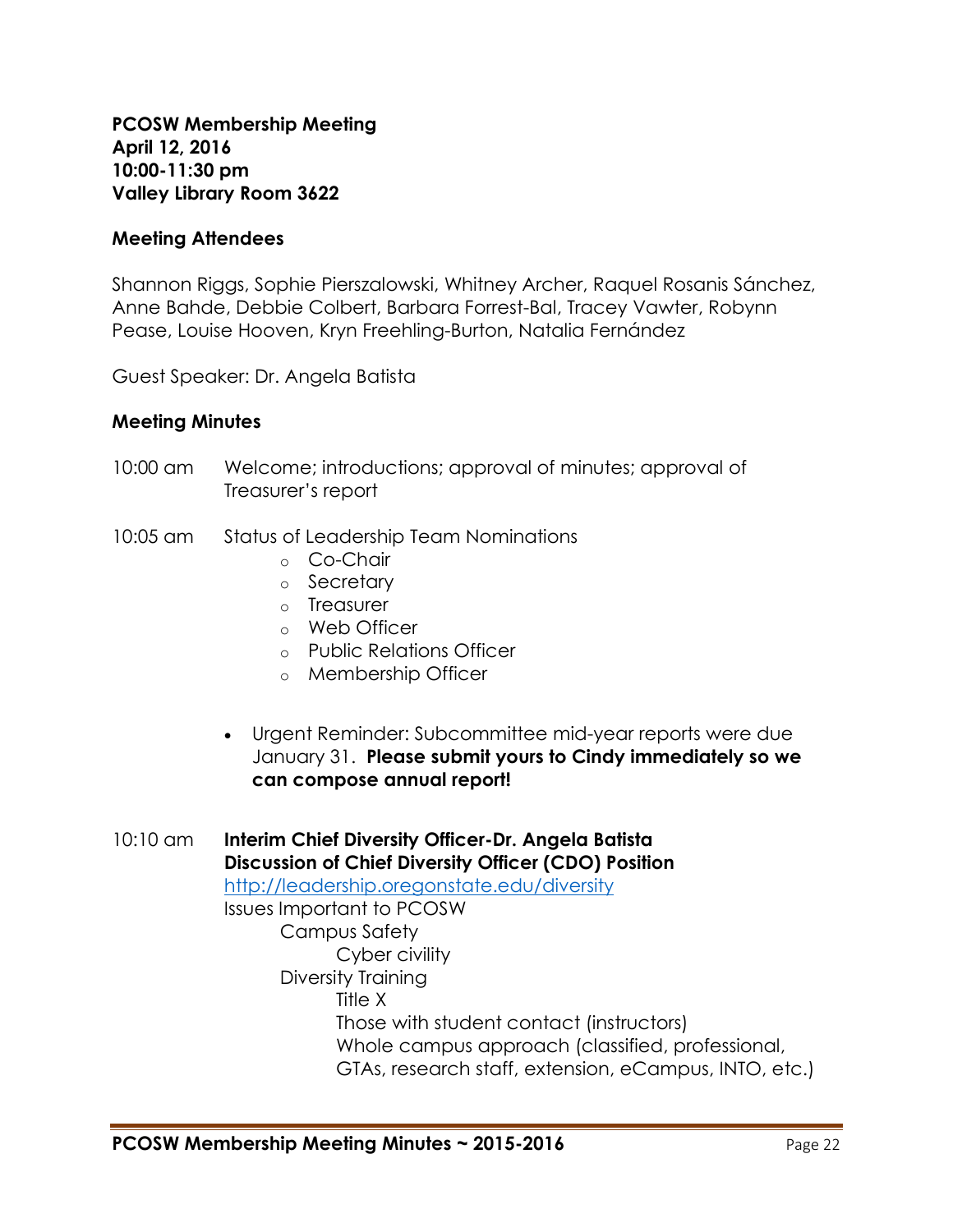Beyond the classroom (i.e. laboratory and field research, experimental stations, community outreach/stakeholders, Cascades, etc.)

Reach those who are least engaged in diversity issues

Institutional Accountability – Evidence based action

Climate Surveys

Fixed Term Faculty

OEI Self-Study

Proactive Action

Speak-out an example of victims taking responsibility How can university take more responsibility?

Winter 2016 Timeline

• January Pres. Ray announcement; position filled since Feb 1st; Presentation to the Board of Trustees late in January Analogy 1: get people "on board / on the bus"

Analogy 2: feels like building a ship in open water

 Dr. Batista arrived to OSU June 2015; she's still new to the campus and cannot compare to past initiatives, but it working on new ones with many partners

2016 and Beyond Timeline

Phase 1Winter 2016 to Now

Phase 2 Summer and pre-permanent CDO

In summer will set priorities for the 2016-2017 year Phase 3 Fall New CDO selected

Institutional Diversity Office

3 models in the literature for this type of positon; model Selected for OSU: collaborative model of small central office that works with all parts of campus; lots of key partners; the position connects to all in order to hold all accountable; the office is a central point of entry; work to be done via social justice lens / framework

Office Structure

People: Dr. Batista, Scott Vignos (#2) oversees the initiatives, and 1 more exec assistant

Role of Chief Diversity Officer (CDO)

- High Level Strategist: looking at the whole system; lots of partnering and cosponsoring with other units
- CDO now: needs to develop a sustainable structure; the office cannot do everything on its own; it needs to prioritize the issues significant to the community

Leadership Council for Equity, Inclusion and Social Justice [http://leadership.oregonstate.edu/diversity/leadership](http://leadership.oregonstate.edu/diversity/leadership-council)[council](http://leadership.oregonstate.edu/diversity/leadership-council)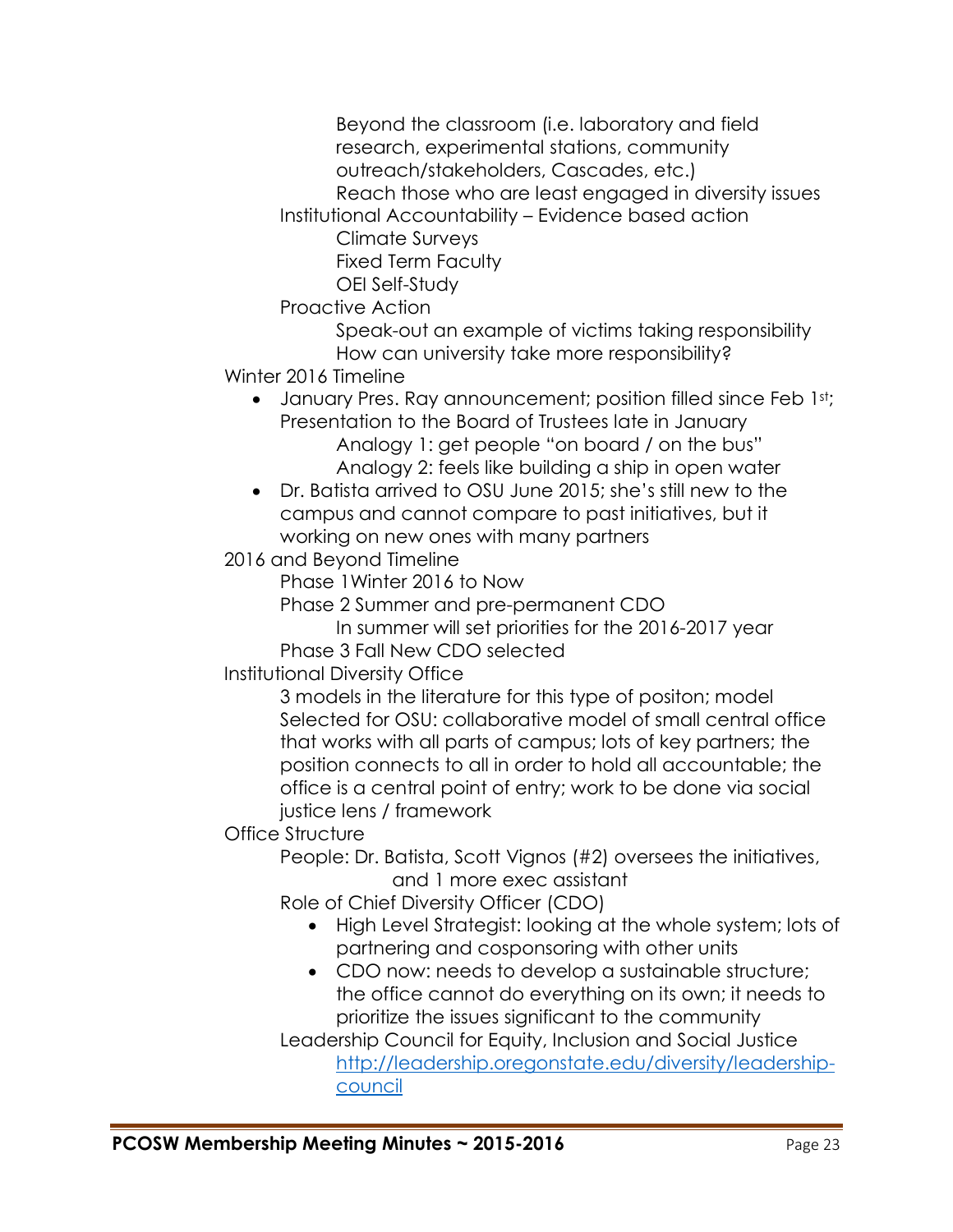Leadership Council Membership: need instructors and STEM representation

Sub-Groups

- PD development for CDO (new provost search needs to be connected to CDO)
- developing guiding documents for the CDO and the office
- to do: prepare and position the search to get the best candidates for the model we want to implement
- these roles may change; need to fill the roles in the fall term

Community Engagement

**Trainings** 

Students in Speak Out demand: Faculty/Staff training; Brenda McComb re: F/S training working group; Undergrad Student Affairs: student transition training course development

Town Halls

Future Town Hall for Spring term = May  $4<sup>th</sup>$ 

Summer plan for ongoing town hall series for 2016-2017 Want to get involved? You can!

Subcommittees: PD development and F/S training Current Partnerships and Initiatives

- Working with Faculty Senate Diversity Committee
- Met with Institutional Research re: assessment plan; using existing data and planning for more data collection
	- Climate survey for end of the year Student affairs survey re: inclusivity Contingent Faculty Survey 2014 and 10 years prior Student Survey with some ques re: inclusion Work on creating an overall campus climate report
- 100 day report to share with the community in late May / early June; in the fall, another update re: the summer
- Office Overlap with Title IX? Issues to consider: who should respond? Can offices form partnerships? Institutional Diversity Office is a partner but not responsible.

Created comprehensive bias response team

<http://leadership.oregonstate.edu/diversity/bias-response>

- up and functioning; more will be unveiled this spring; new reporting tool for bias reporting; reports come in and are reviewed and next steps are determined
- issue: how to balance free speech and bias?
- question: is the Office developing educational opportunities for students to understand what biases are and what to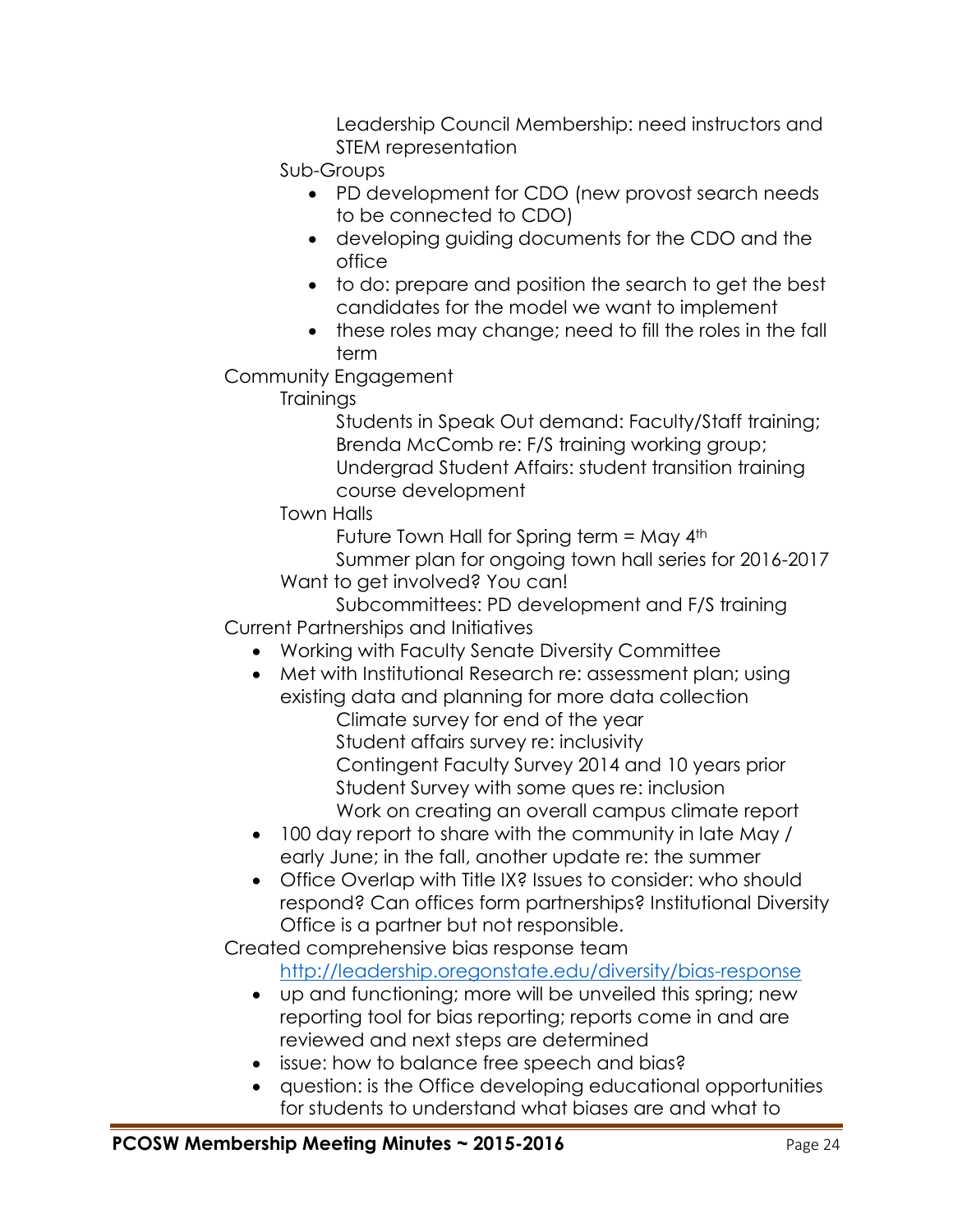report? Yes, BRT – bias response team developing protocol and hope to share information in the fall term

 question: what does the scale look like for the Bias Response Scale? To consider: anonymous report; one of many locations; one vs many or one on one incident?

 Research: Using Univ. of Texas Austin Model re: best practices Marketing strategies

- All OSU communities beyond Corvallis; 100 day report will have information on how to assist the office – many ways to get involved ; national, local, and Barometer press
- Team Partners: DCE, Public Safety, UHDS, etc.

Current / Future Plans

 Question: how will we know that the office and initiatives are making a difference?

Need to tell the stories gained from assessment Faculty/Staff diversity hiring increase

- Clearer connection between language and action of the Univ. – need to deliver on the promises made and allocate the resources needed to do so successfully
- Need connection between the Office and STEM initiatives
- Subcommittees will be decided based on the institutional priorities that are set for 2016-2017
- Issue of focus on the "process" and losing sight of the priorities
	- esp. the student voice and student engagement Sometimes the process is the outcome – it's about having the right conversations with the right people and developing the resources needed
- It has to be about the systemic structure of changing the institution – so when a new CDO is hired, it's not about them, it's about the institutional change overall --- we need to be clear with our candidates about what OSU wants and needs
- Issue: lack of follow up to investigations; need more information shared. Some things cannot be shared and community needs to trust the office for taking responsibility. The office will be as transparent as it can be.
- What is "Diversity"? Big picture: diversity is about who's here and who do we want to be here; inclusion is about what are their experiences; social justice is about what we can do to make things better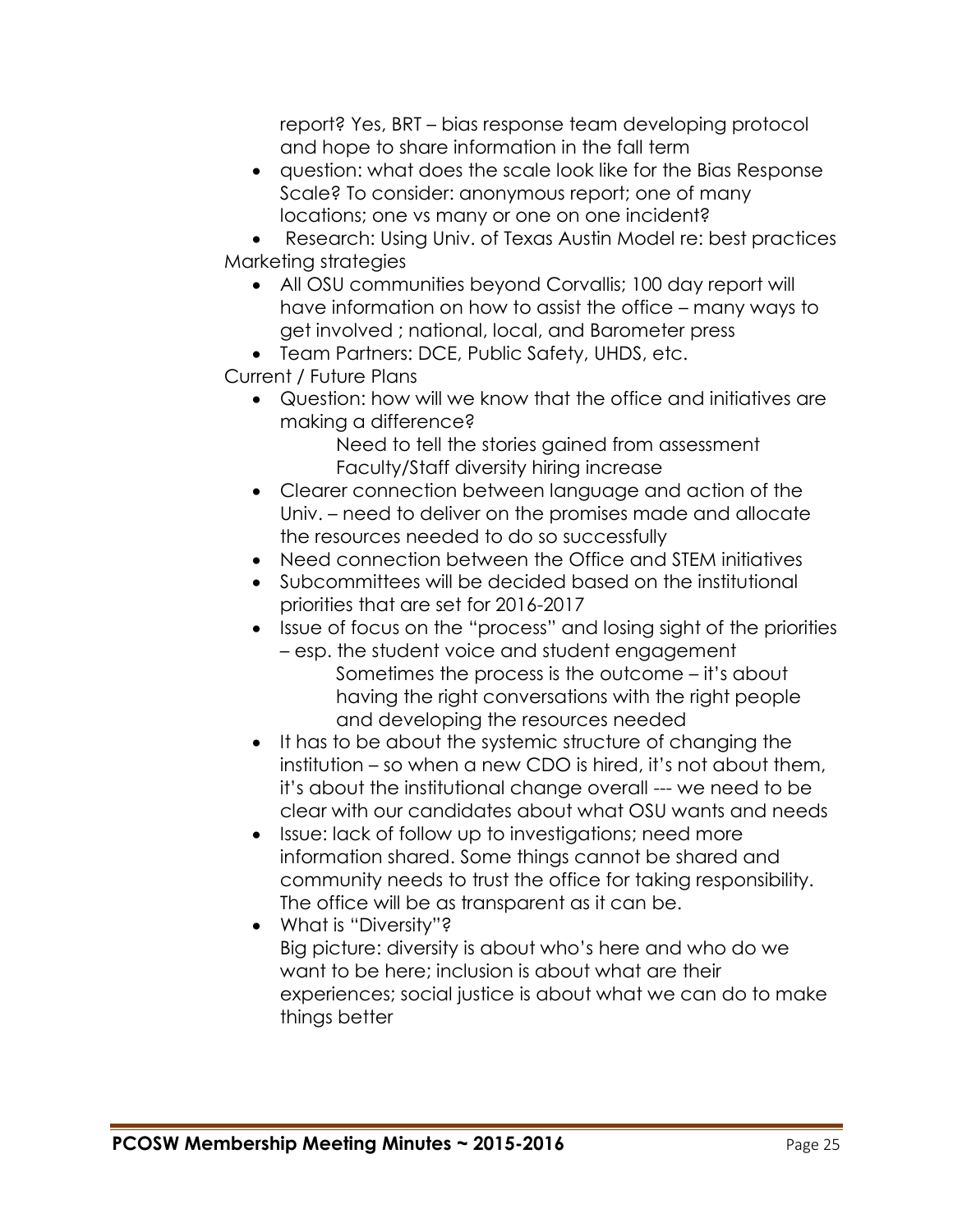## **PCOSW and Institutional Diversity Office Collaboration**

How to best keep in touch with the office as PCOSW? Invite her – let her know what the issues are. Plans to create a group to plan events i.e. the town halls; wants to create opportunities to include as many voices as possible

PCOSW can check the Office website to stay involved! Office wants to collect the stories of all the great social justice initiatives taking place on campus

Speaker Series on Race for 2016-2017 Connection to the PCOSW speaker series 2016-2017 Recording the events? Yes!

Next year: Dr. Hawkins - Wheaton College professor Dr. Batista --- add to PCOSW list!

11:30 pm Meeting adjourned

*May Meeting: Wednesday, May 11, 2:00 – 3:30, Willamette Room of Library*

- Elections
- Scholarship Awardees Reception and Presentations

*Meeting with President: Tuesday, May 17, 1:00-2:00, President's Conference Room on 6th floor of Kerr*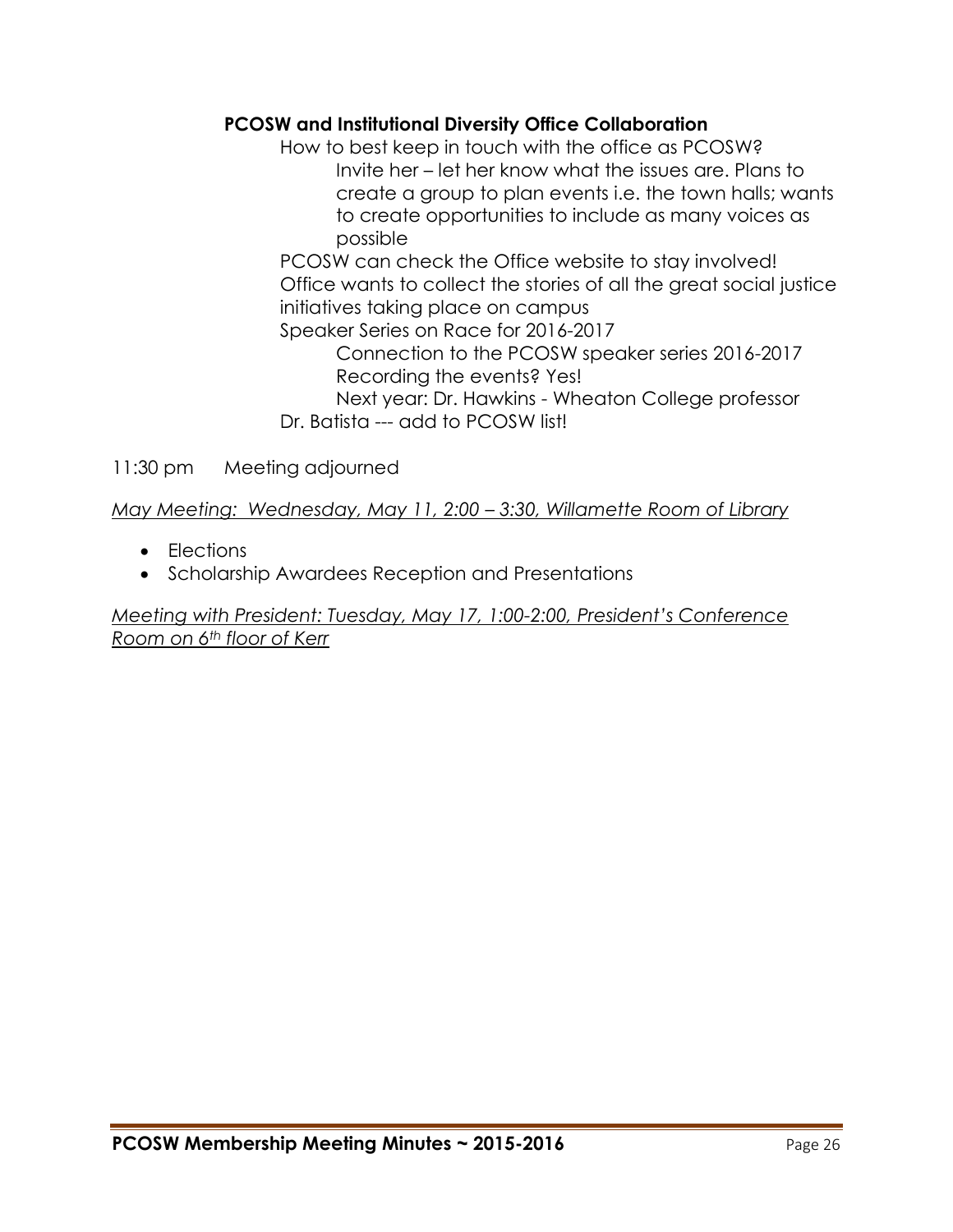**PCOSW Membership Meeting May 11, 2016 2:00 – 3:30 pm Valley Library Room 3622**

### **Meeting Attendees**

Louisa Hooven, Cindy Alexis, Brooke Clair, Robynn Pease, Abby Metzger, Whitney Archer, Debbie Colbert, Anne Gillies, Mayela Delatorre, Amber Ahlgren, Michelle Odden, Urmila Mali, Silva Heilbut, Landy Andrianaivosoa, Mackenzie Smith, Callie Newton, Estefania Elorriaga, Allison Gicking, Jennifer Almquist, Tracey Vawter, Mila Zuo, Ann Schmierer, Kryn Freehling-Burton, Luhui Whitebear, and Natalia Fernández

### **Meeting Minutes**

- 2:00 pm Welcome; introductions; approval of April meeting minutes
- 2:10 pm PCOSW Scholarship and Co-Sponsorship Awardee Presentations Estefania Elorriaga Allison Gicking Urmila L. Mali Mackenzie Evan Smith Miary "Landy" Daniel Andrianaivosoa Mila Zuo Luhui Whitebear Silvia Elena Heilbut Guillen For more Scholarship and Co-Sponsorship Awardee summary reports see the PCOSW website: <http://leadership.oregonstate.edu/pcosw/awards-scholarships>
- 3:00 pm 2016-2017 PCOSW Leadership Team Elections
- 3:10 pm Review 2015-2016 Report to the President

Need to prioritize our recommendations/asks to the President

 Work Life Balance, esp. childcare: The Pres needs to tell The Foundation it's a priority – there is an official list of priorities and this issue needs to be on it. Idea: Need fluency around importance of the issue across The Foundation staff, it should not necessarily be just one person responsible for this issue; each college should have this issue as a priority and be well-educated in it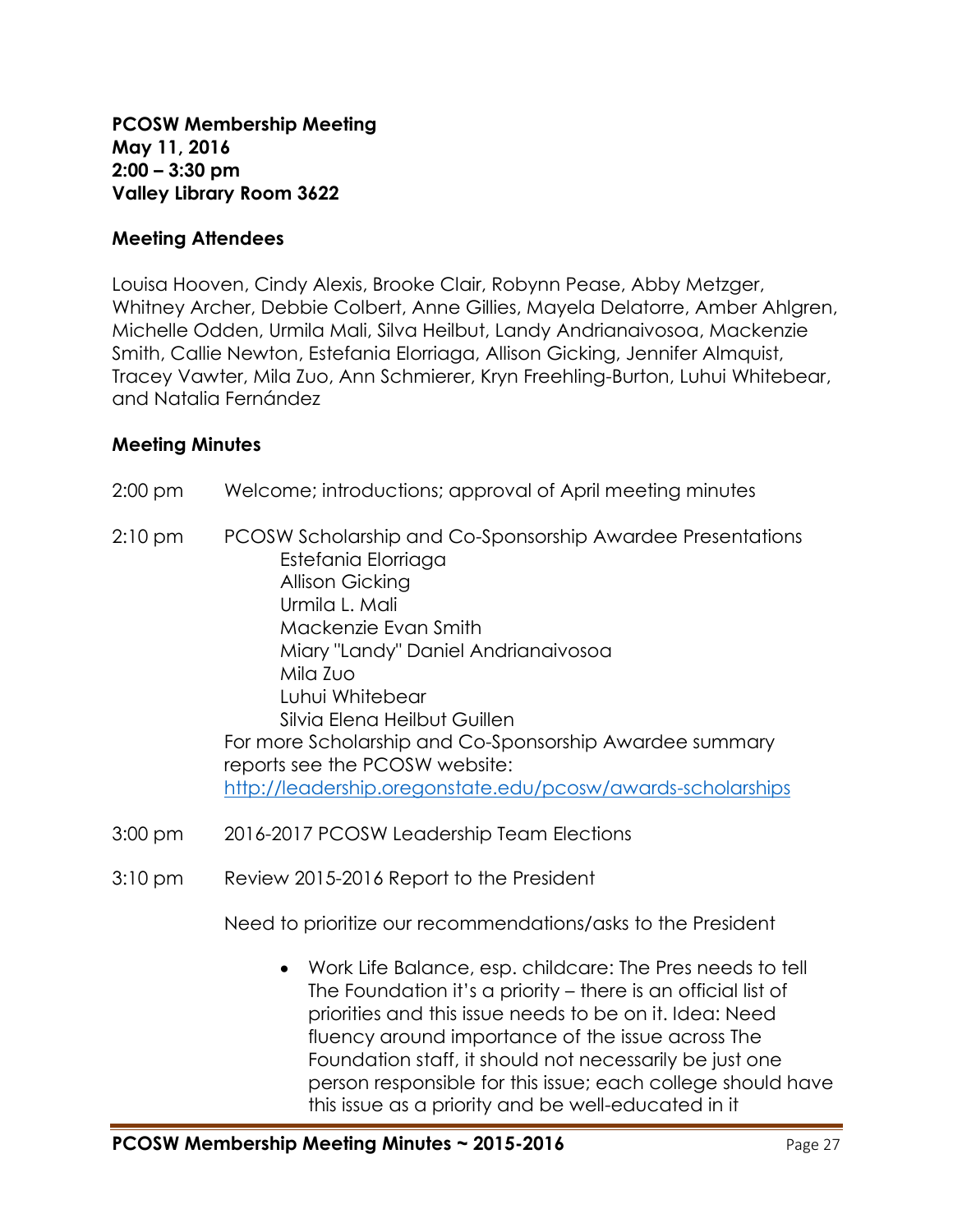complexities. It's a diversity initiative issue esp. re: recruitment. However, we are not the development experts; they need to work with us.

- Work with Faculty Senate re: nomination for representative of contingent faculty.
- How do our priorities and recommendations fit into the university strategic plan? We need to make clear links!
- Let the Pres know that we work based on influence, not authority – he has the authority so he needs to make it known!

Co-chairs Louisa Hooven and Kryn Freehling-Burton will send out the report for review by the membership prior to submitting it to the President.

3:30 pm Meeting adjourned

*Meeting with the President: Tuesday May 17, 2016 1pm Kerr Admin 6th Floor President's Conference Room*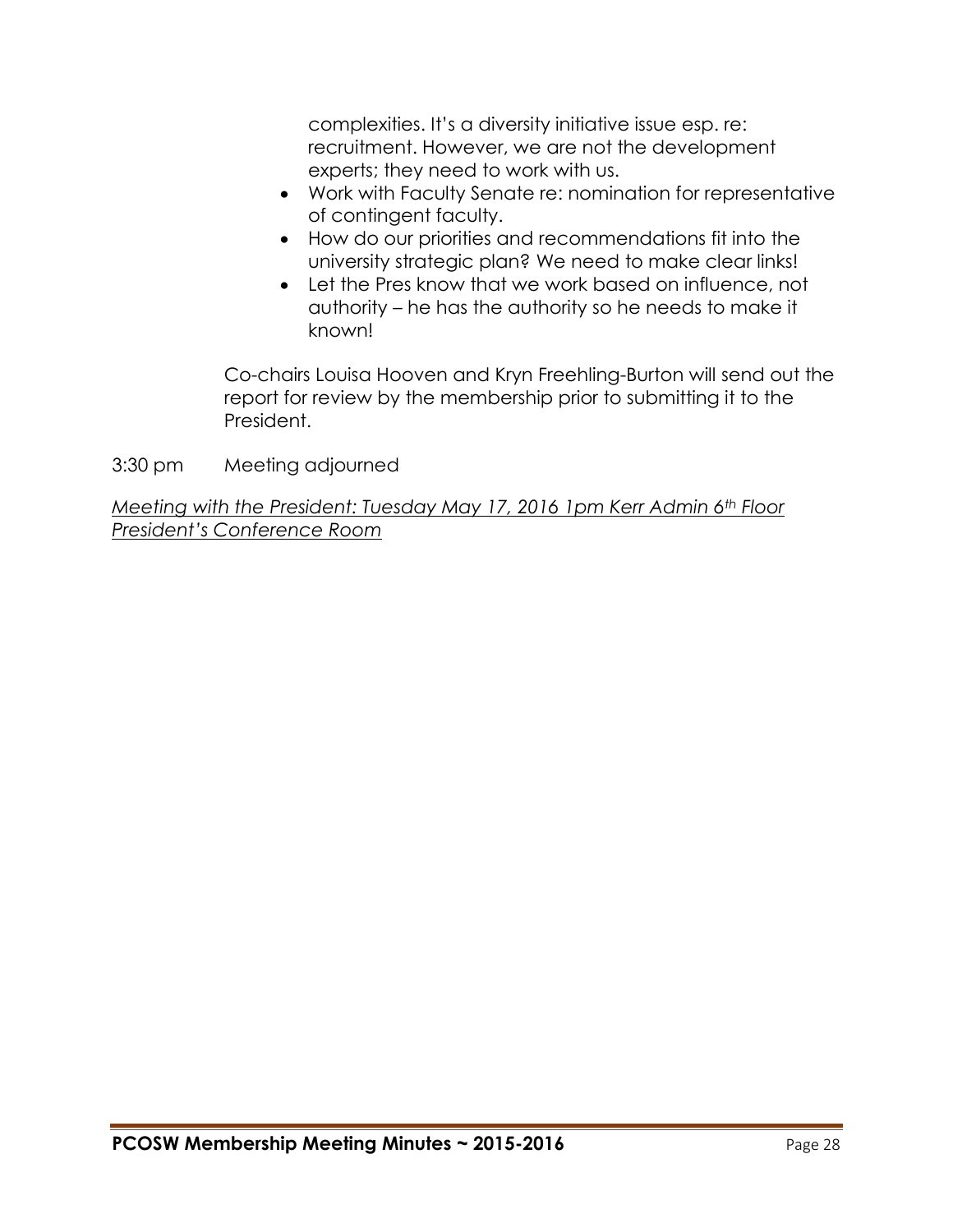**PCOSW Membership Meeting June 9, 2016 12:00 – 1:00 pm Valley Library Room 3622**

### **Meeting Attendees**

Louisa Hooven, Kryn Freehling, Tracey Vawter, Caitlin Baker, Andy Baker, Callie Newton, Anne Gillies, Amber Ahlgren, Debbie Colbert, Cindy Alexis, Jennifer Almquist, Kelly Vining, Robynn Pease, Whitney Archer, and Natalia Fernández

### **Meeting Minutes**

- 12:00 pm Welcome; introductions; approval of minutes & Treasurer's Report
- 12:10 pm Announcements
	- PCOSW 2016 Awardee Dr. Rebecca Warner
	- Introduction to Membership Survey to be conducted; will be emailed out as well
	- Fall Retreat Tuesday, Sept 20<sup>th</sup> Location TBD
	- $\bullet$  Lecture at the UO re: Fixed Term Faculty week of June 13<sup>th</sup>; more information to be forwarded
	- Speaker Series 2016-2017 Committee: working on planning for Fall term speaker Nadia P. Manzoor

### 12:20 pm Report on meeting with President Ray

- We met with Pres. Ray and there has been email follow up between PCOSW and various key admin personnel regarding childcare needs for faculty, staff, and students. Housing for international students is an issue – there is not enough family housing and childcare available and there needs to be better communication with students about the reality of family living in Corvallis. We need childcare more facilities and subsidies, esp. for Faculty/Staff.
- Pres. Ray acknowledged this issue is part of the larger student success initiative; this can be used to connect with the OSU Foundation if we frame it into an initiative that they are already working on and that is already a priority. We need a campaign for fundraising.
- $\bullet$  We have a meeting scheduled for this summer, August 10<sup>th</sup> so as to keep the momentum of the conversation going. All as welcome to attend; we should invite Bobbie Weber, College of Public Health and Human Sciences.